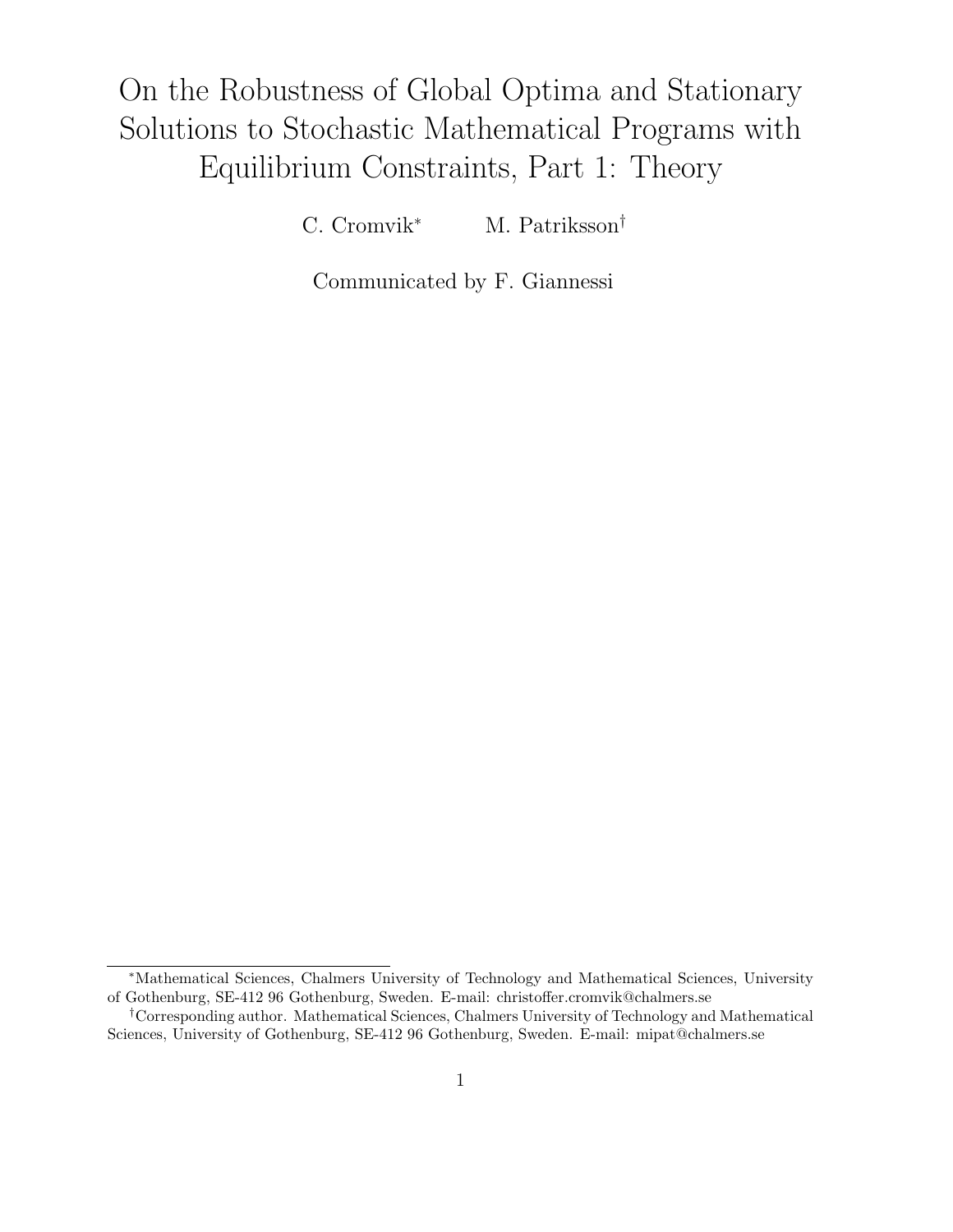Abstract We consider a stochastic mathematical program with equilibrium constraints (SMPEC), and show that, under certain assumptions, global optima and stationary solutions are robust with respect to changes in the underlying probability distribution. In particular, the discretization scheme sample average approximation (SAA), which is convergent for both global optima and stationary solutions, can be combined with the robustness results to motivate the use of SMPECs in practice. We then study two new and natural extensions of the SMPEC model. First, we establish the robustness of global optima and stationary solutions to an SMPEC model where the upper-level objective is the risk measure known as conditional value-at-risk (CVaR). Second, we analyze a multiobjective SMPEC model, establishing the robustness of weakly Pareto optimal and weakly Pareto stationary solutions. In the accompanying paper (Cromvik and Patriksson, On the Robustness of Global Optima and Stationary Solutions to Stochastic Mathematical Programs with Equilibrium Constraints, part 2: Applications, Journal of Optimization Theory and Applications, 2010, to appear) we present applications of these results to robust traffic network design and to robust intensity modulated radiation therapy.

Keywords: Stochastic mathematical program with equilibrium constraints, Solution stability and robustness, Sample average approximation, Weak Pareto optimality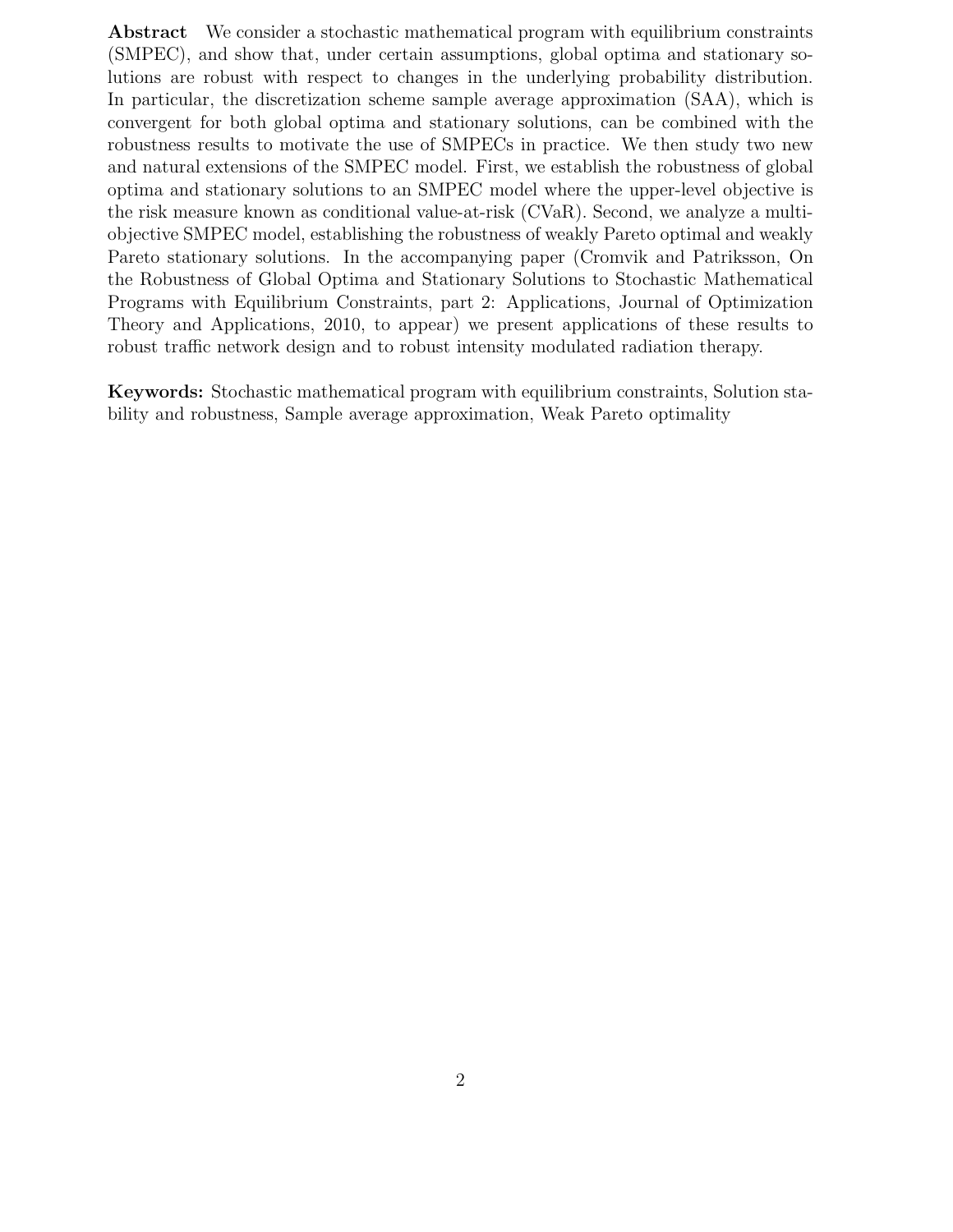# 1 Introduction

A physical system is often subjected to uncertainties, such as uncertain material parameters in a structural problem and stochastic market in an application to economics. Although it may be sufficient to consider a representative (e.g. mean) value of the uncertain parameters in order to produce a simulation of the system, the solution to an optimization problem that is based on its response can be very sensitive; using mean values of uncertain parameters can then give suboptimal solutions.

There are two main approaches to incorporating uncertainty into optimization models. In stochastic programming (see e.g.  $[1, 2]$ ), the objective function is an expected value, sometimes in combination with a risk measure. In such models, either all the decisions are made before any realization of the uncertain data, or the model contains a recourse opportunity so that some decisions can be made at a second stage. In robust optimization, an optimal solution is required to be feasible for all realizations of the uncertain data. The probability distributions utilized in stochastic programming are here replaced by the requirements that parameter values are confined to special bounded sets. Robust optimization provides a guarantee that an optimal solution is safe, but it is a pessimistic approach, since it considers the worst-case scenario. It is tractable for certain convex problems (see [3]); however, it has also been utilized for nonconvex problems through a linearization of the constraints ( [4]).

We are interested in several applications which all can be modeled as a mathematical program with equilibrium constraints (MPEC). The stochastic extension of MPEC is a stochastic mathematical program with equilibrium constraints (SMPEC) ( [5]); the focus of this paper is to analyze the stability of optimal and stationary solutions to SMPEC when the underlying probability distribution is itself uncertain. This is motivated by practical applications such as the optimization of treatment plans in radiation therapy, where the biological response to radiation depends on parameters of which the probability distribution is uncertain; see our further discussions on this topic in [6].

We show that the SMPEC model is robust under certain conditions; we also show how to discretize a continuous distribution using sample average approximation (SAA) and that such an approximation will converge. Not surprisingly, similar conditions are required for robustness as for convergence of SAA.

The quantitative stability of solutions to stochastic programs due to changes in the probability distribution has been studied previously in [7] for general stochastic programs, for convex programs in [8], and for multistage programs in [9]; their focus is on the Lipschitz continuity of global optimal objective values. In contrast, our approach is qualitative in nature and provides stability results on optimal as well as stationary solutions. The subjects of optimality conditions and numerical methods for SMPECs have been studied previously, for example, in [10–12].

The remainder of this paper is organized as follows. In Section 2, we introduce the SMPEC model. In Section 3, we derive conditions under which global optima and stationary solutions are stable with respect to perturbations in the probability distribution. In Section 4, we present an extension of the SMPEC to include the risk measure CVaR, and establish the robustness of its global optima and stationary solutions. In Section 5, we present a discretization scheme, and show that it converges when the discretization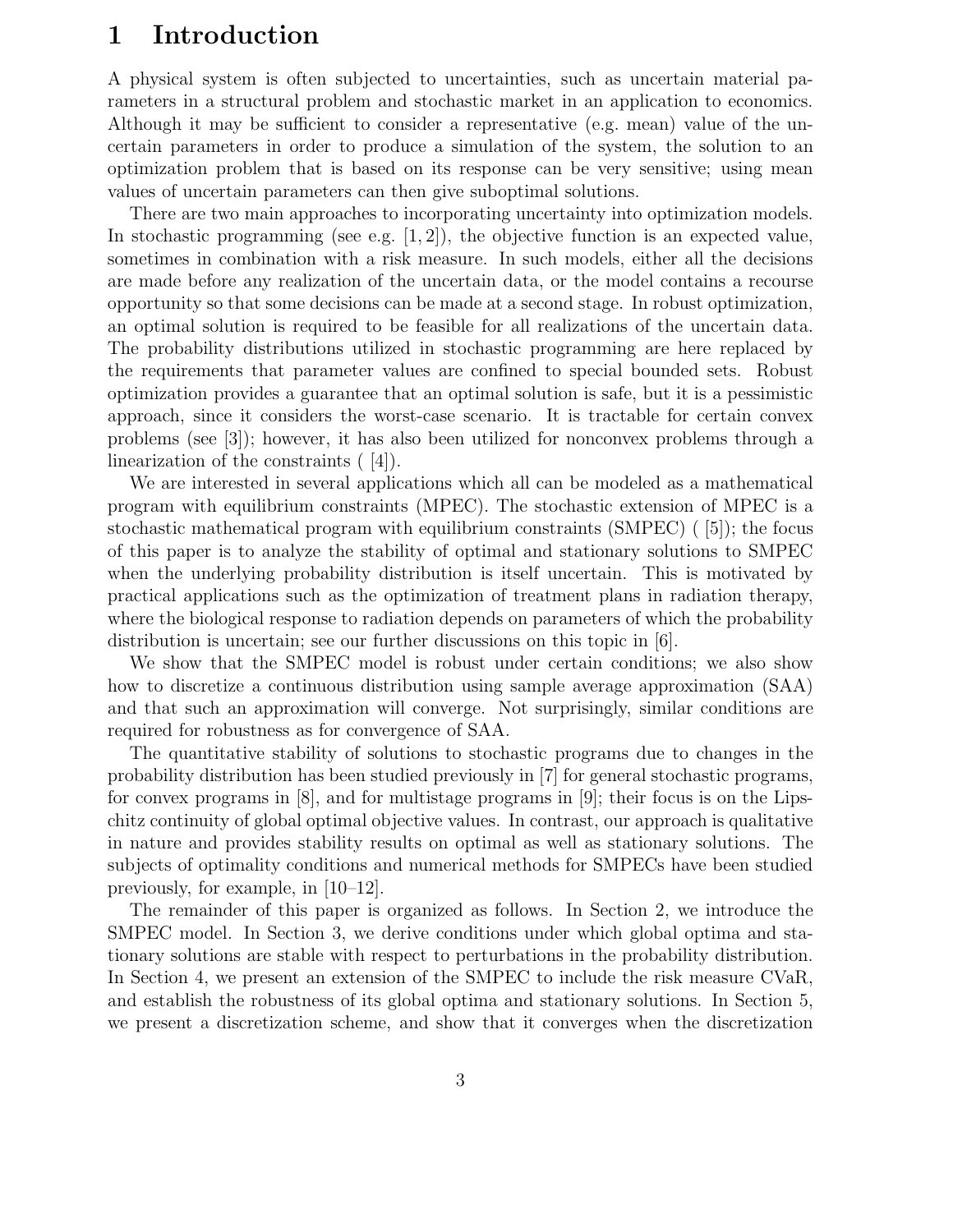is refined. Combining stability with a convergent discretization scheme provides a motivation for the use of SMPEC in practice. In Section 6, we extend the stability result to SMPECs with multiple objectives. Finally, in Section 7, we provide a summary and future research opportunities.

# 2 Stochastic Mathematical Programs with Equilibrium Constraints

### 2.1 Mathematical Programs with Equilibrium Constraints

Consider a mathematical program with an equilibrium constraint in the form of a variational inequality,

(MPEC) 
$$
\min_{(x,y)} f(x, y),
$$
  
s.t.  $x \in X,$   
 $-F(x, y) \in N_C(y),$ 

where  $f: \mathbb{R}^n \times \mathbb{R}^m \to \mathbb{R}, y \in \mathbb{R}^m, C \subseteq \mathbb{R}^m$  is a polyhedron,  $F(x, \cdot): C \to \mathbb{R}^m$  is smooth, and  $N_C : \mathbb{R}^m \rightrightarrows \mathbb{R}^m$  is the standard normal cone mapping

$$
N_C(y) := \begin{cases} \{ z \in \mathbb{R}^m | z^{\mathrm{T}}(w - y) \le 0, \ w \in C \}, & \text{if } y \in C, \\ \emptyset, & \text{otherwise.} \end{cases}
$$

The vector  $x \in \mathbb{R}^n$  represents the design (or primary) variables and  $y \in \mathbb{R}^m$  is the response (or secondary) variables. The nonempty, closed and convex set  $X \subseteq \mathbb{R}^n$  specifies the set of feasible designs. Note that there are no joint upper-level constraints in this setting, which is natural when considering the stability of optimal solutions (cf. [13–15]).

The variational inequality,  $-F(x, y) \in N_C(y)$ , can represent an equilibrium in a general form. For example, with  $C = \mathbb{R}^m$ , the variational inequality is equivalent to the system of equations

$$
F(x, y) = 0^m,
$$

and with  $C = \mathbb{R}_{+}^{m}$ , the variational inequality is equivalent to the complementarity constraint

$$
0^m \le y \perp F(x, y) \ge 0^m,
$$

where  $a \perp b$  means that  $a^{\mathrm{T}}b = 0$ . Since complementarity constraints are examples of equilibrium constraints, it indicates that MPECs are usually very nonlinear and irregular. In fact, MPECs lack standard constraint qualifications ( [16]), which can highly influence the performance of nonlinear optimization algorithms for solving MPECs. For recent work on the numerical solution of MPECs, we refer to [17, 18].

If  $F(x, y) = \nabla_y \phi(x, y)$  for a  $C^1$  function  $\phi(x, \cdot)$ , then the variational inequality

$$
\nabla \phi(x, y)^{\mathrm{T}} (\bar{y} - y) \ge 0, \quad \forall \bar{y} \in C,
$$

represents the optimality conditions for the parametric optimization problem

$$
\min_{y \in C} \phi(x, y),
$$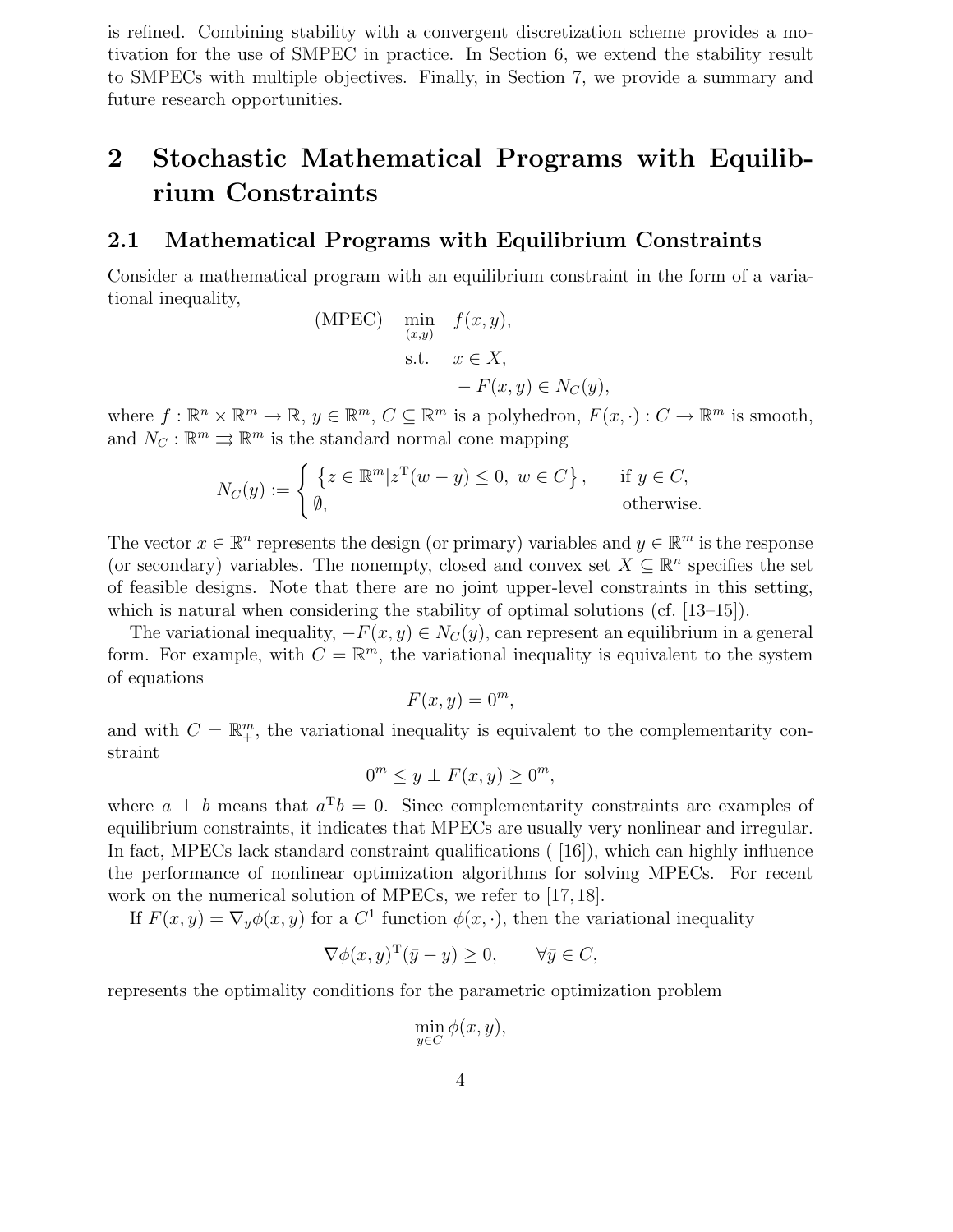and the MPEC becomes what is traditionally known as a bilevel optimization problem  $(19)$ .

The generality of the variational inequality suggests that a number of optimization problems can be put into the form of (MPEC) (see [20–22]). For example, the Stackelberg game [23], which is a leader-follower game and an extension of the Nash game [24], can be formulated as an MPEC. The accompanying paper [6] numerically analyzes applications to the design of traffic networks and optimal treatment plans in intensity-modulated radiation therapy (IMRT).

## 2.2 Stochastic Mathematical Program with Equilibrium Constraints

Next, we consider the stochastic extension of (MPEC). Let  $(\Omega, \Theta, P)$  be a complete probability space and consider the problem

(SMPEC<sub>Ω</sub>) 
$$
\min_{(x,y(\cdot))} E_{\omega}[f(x,y(\omega),\omega)] := \int_{\Omega} f(x,y(\omega),\omega) P(d\omega),
$$
  
s.t.  $x \in X$ ,  
 $-F(x,y,\omega) \in N_C(y)$ ,  $P$ -a.s.,

where  $y: \Omega \to \mathbb{R}^m$  is a random element of the probability space  $(\Omega, \Theta, P)$ . We also introduce  $S: \mathbb{R}^n \times \Omega \rightrightarrows \mathbb{R}^m$ , which defines the set of solutions to the lower-level parametric variational inequality problem,

$$
S(x,\omega) := \{ y \in \mathbb{R}^m \mid -F(x,y,\omega) \in N_C(y) \}.
$$

In view of stochastic programming with recourse, SMPEC is considered as a here-and-now type of problem, where decision  $x$  should be taken before any realizations of uncertain data.

When the solution to the lower-level problem is nonunique for a fixed x and  $\omega$ , the model should be interpreted as  $y$  being chosen such that the objective function is minimized given x and  $\omega$ .

This formulation of SMPEC follows the original one of Patriksson and Wynter [5] and of Evgrafov and Patriksson [25]. Alternative formulations are found in [10, 11, 26].

## 2.3 Existence of Optimal Solutions

The following assumption will be in force throughout this paper:

#### Assumption A

- (A1) The mapping  $S(x, \cdot)$  is measurable for every x.
- (A2) The set X is closed and the mapping  $x \mapsto S(x,\omega)$  is closed for almost every  $\omega \in \Omega$ .
- (A3) The function f is continuous in  $(x, y)$ , measurable in  $\omega$ , uniformly weakly coercive with respect to x over the set X, and bounded from below by a  $(\Theta, P)$ -integrable function.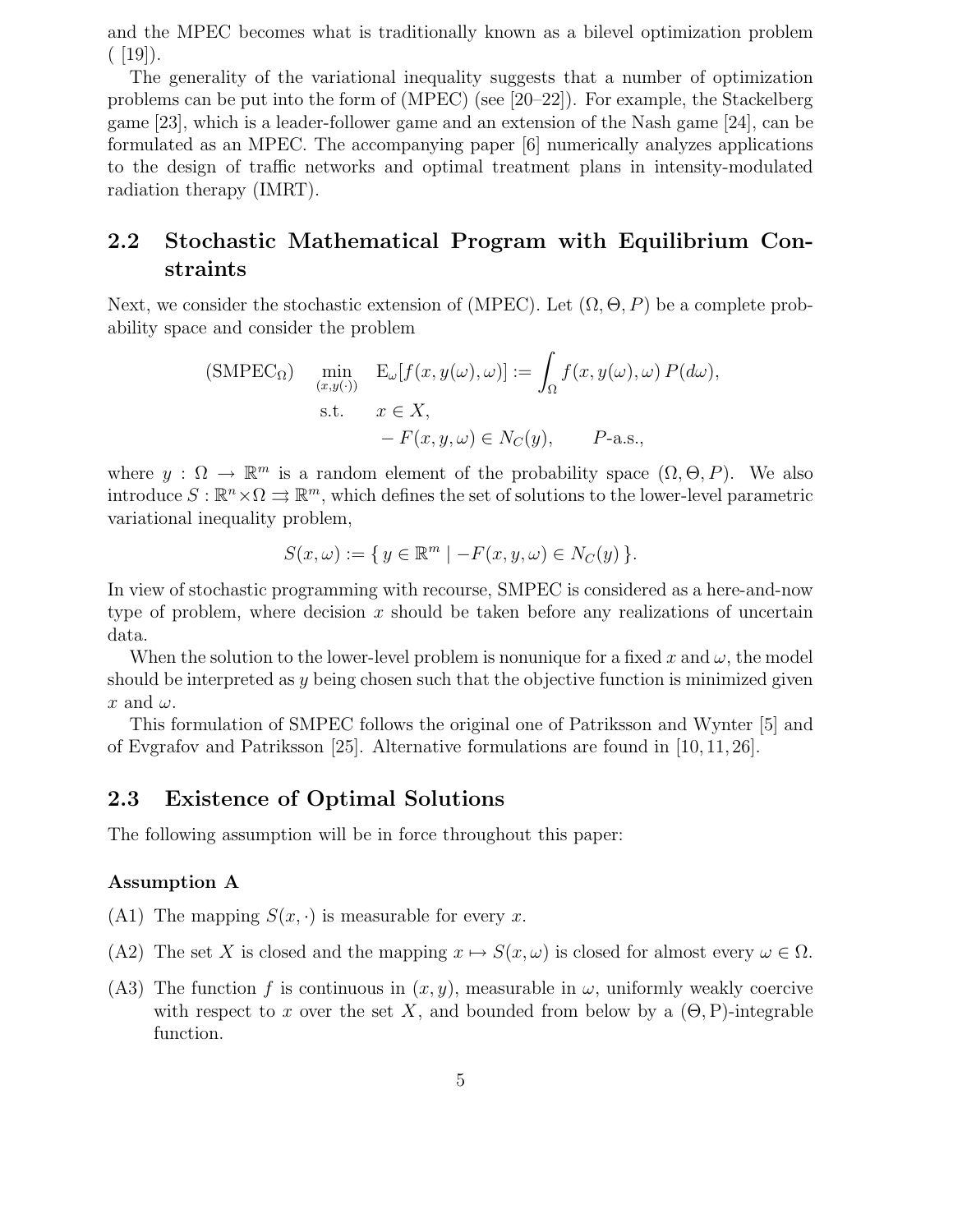(A4) The set  $S(x_0, \omega)$  is nonempty for some  $x_0 \in X$  and almost every  $\omega \in \Omega$ .

The following result on the existence of optimal solutions is due to Evgrafov and Patriksson [25].

**Theorem 2.1** (Existence of Optimal Solutions) Let Assumption  $(A)$  hold. Then, problem (SMPEC $_{\Omega}$ ) has at least one optimal solution.

## 3 Solution Stability

We are interested in the stability of optimal solutions to  $(SMPEC<sub>Q</sub>)$  with respect to changes in the probability distribution. Such results have value both from a computational and a theoretical viewpoint. If the problem is stable, then it can be approximated by using discrete probability measures, resulting in a finite-dimensional problem. From a theoretical point of view, we deduct that the problem is robust. We analyze the stability of globally optimal solutions (Theorem 3.1) as well as of stationary solutions (Theorem 3.2).

## 3.1 Stability of Globally Optimal Solutions

We first analyze the stability of globally optimal solutions. This is foremost motivated by simplicity. For global optima, we can relate the perturbations of the probability distribution to changes in the objective value. For stationary solutions, this becomes more problematic.

The result of stability of globally optimal solutions is particularly interesting for convex problems, where we can find global optima in practice.

Let  $\{P_k\}$  be a sequence of probability measures defined on  $\mathcal{B}(\Omega)$ . Consider the associated sequence of optimization problems,

$$
\begin{aligned} \text{(SMPEC}_{\Omega})^k & \min_{(x,y(\cdot))} \quad \mathcal{E}_{\omega}[f(x,y(\omega),\omega)] := \int_{\Omega} f(x,y(\omega),\omega) \, P_k(d\omega), \\ \text{s.t.} & \quad x \in X, \\ &-F(x,y,\omega) \in N_C(y), \qquad P_k\text{-a.s.} \end{aligned}
$$

The problem differs from  $(SMPEC_{\Omega})$  only in the choice of probability distribution. Let  $val(P)$  denote the optimal value of problem P. The following result shows the stability of globally optimal solutions. The corresponding result in the context of topology optimization in structural mechanics can be found in [15] and for network design under traffic equilibrium in [27, 28]. The proof presented here is similar.

**Theorem 3.1 (Global Stability of Optimal Solutions to (SMPEC** $_{\Omega}$ )) Let Assumption (A) hold, suppose that the mapping  $F(x, \cdot, \omega)$  is strictly monotone in y for each  $x \in X$  and  $\omega \in \Omega$ , and that the sequence  $\{P_k\}$  of probability measures weakly converges to P. Also, suppose that, for each k,  $(x^k, y^k(\cdot))$  solves  $(SMPEC_{\Omega})^k$ . Then, each limit point (there is at least one) of the sequence  $\{(x^k, y^k(\cdot))\}$  is an optimal solution to  $(SMPEC_{\Omega})$ .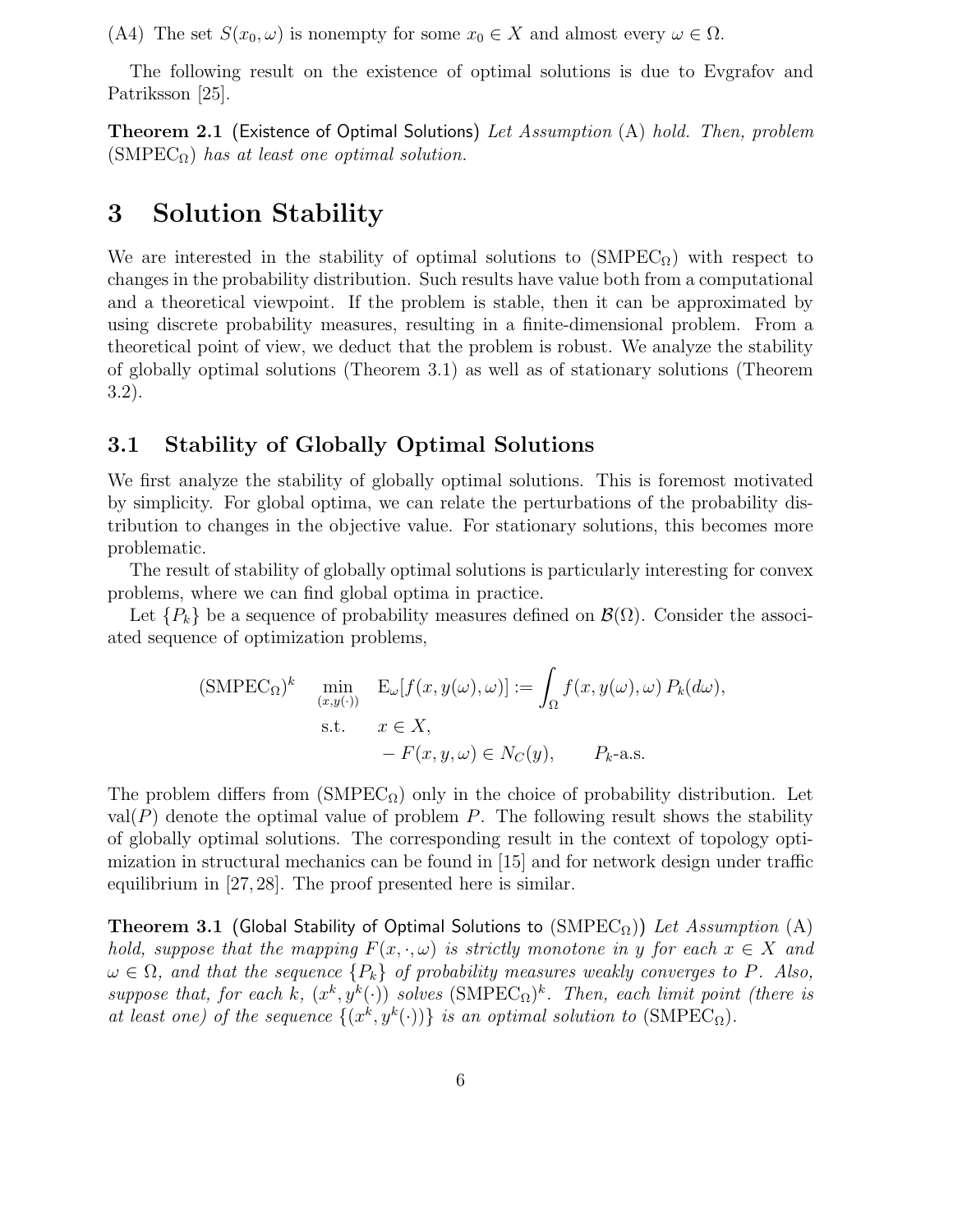**Proof.** Consider an optimal solution  $(x^*, y^*(\cdot))$  to (SMPEC<sub>Ω</sub>). Since F is strictly monotone in y, y is continuous in x and  $\omega$ . By (A3), any sequence of feasible designs and responses is bounded and hence has a limit point. The optimal solution to  $(SMPEC_{\Omega})$  is moreover feasible in  $(SMPEC_{\Omega})^k$  for all k. It follows that val  $(SMPEC_{\Omega}) \ge$  $\limsup_{k\to\infty}$  val  $(\text{SMPEC}_{\Omega})^k$ .

Next, let  $\{(x^k, y^k(\cdot))\}$  be a sequence of optimal solutions to  $(SMPEC_{\Omega})^k$ . By  $(A3)$ , this sequence is bounded. Denote any limit point  $(\bar{x}, \bar{y}(\cdot))$ . It is feasible for almost every  $\omega$  in  $(SMPEC<sub>Q</sub>)$ . Using the lower semicontinuity of f and Fatou's lemma, we get

$$
\text{val}(\text{SMPEC}_{\Omega}) \leq \int_{\Omega} f(\bar{x}, \bar{y}(\omega), \omega) p(\omega) \, d\omega
$$
  

$$
\leq \int_{\Omega} \liminf_{k \to \infty} f(x^k, y^k(\omega), \omega) p(\omega) \, d\omega
$$
  

$$
\leq \liminf_{k \to \infty} \int_{\Omega} f(x^k, y^k(\omega), \omega) p_k(\omega) \, d\omega
$$
  

$$
= \liminf_{k \to \infty} \text{val}(\text{SMPEC}_{\Omega})^k.
$$

By combining the two inequalities, we get the result.

#### $\Box$

## 3.2 Stability of Stationary Solutions

Due to the nonconvex nature of MPECs, it is not reasonable in general to expect algorithms to find globally optimal solutions. This fact limits the practical use of Theorem 3.1, and raises the question of stability of stationary solutions. The proof of stability for globally optimal solutions was based on analyzing the convergence of the optimal value. For stationary solutions, we need to analyze the conditions of (local) optimality which relates to stationarity.

Optimality conditions for  $(SMPEC_{\Omega})$  are nontrivial to formulate due to the presence of the variational inequality. Under certain conditions, the response variable  $y$  can be treated as an implicit variable; this reduces the complexity of formulating optimality conditions for the SMPEC. This technique is used by Outrata [21] for the MPEC, which has inspired the proof approach below.

The following assumption will be utilized in addition to Assumption A.

#### Assumption B

- (B1) The function f is Lipschitz continuous in  $(x, y)$ .
- (B2) The mapping  $F(\cdot, \cdot, \omega)$  is continuously differentiable and  $F(x, \cdot, \omega)$  is uniformly strongly monotone on C for each  $x \in X$  and  $\omega \in \Omega$ , i.e.,

$$
(F(x, y_1, \omega) - F(x, y_2, \omega))^{\mathrm{T}}(y_1 - y_2) \ge c \|y_1 - y_2\|^2, \quad \forall y_1, y_2 \in C,
$$

where  $c > 0$  is independent of x and  $\omega$ .

(B3)  $X = \{x \in \mathbb{R}^n \mid g_i(x) \leq 0, i = 1, ..., p\}$  and each function  $g_i$  is continuously differentiable;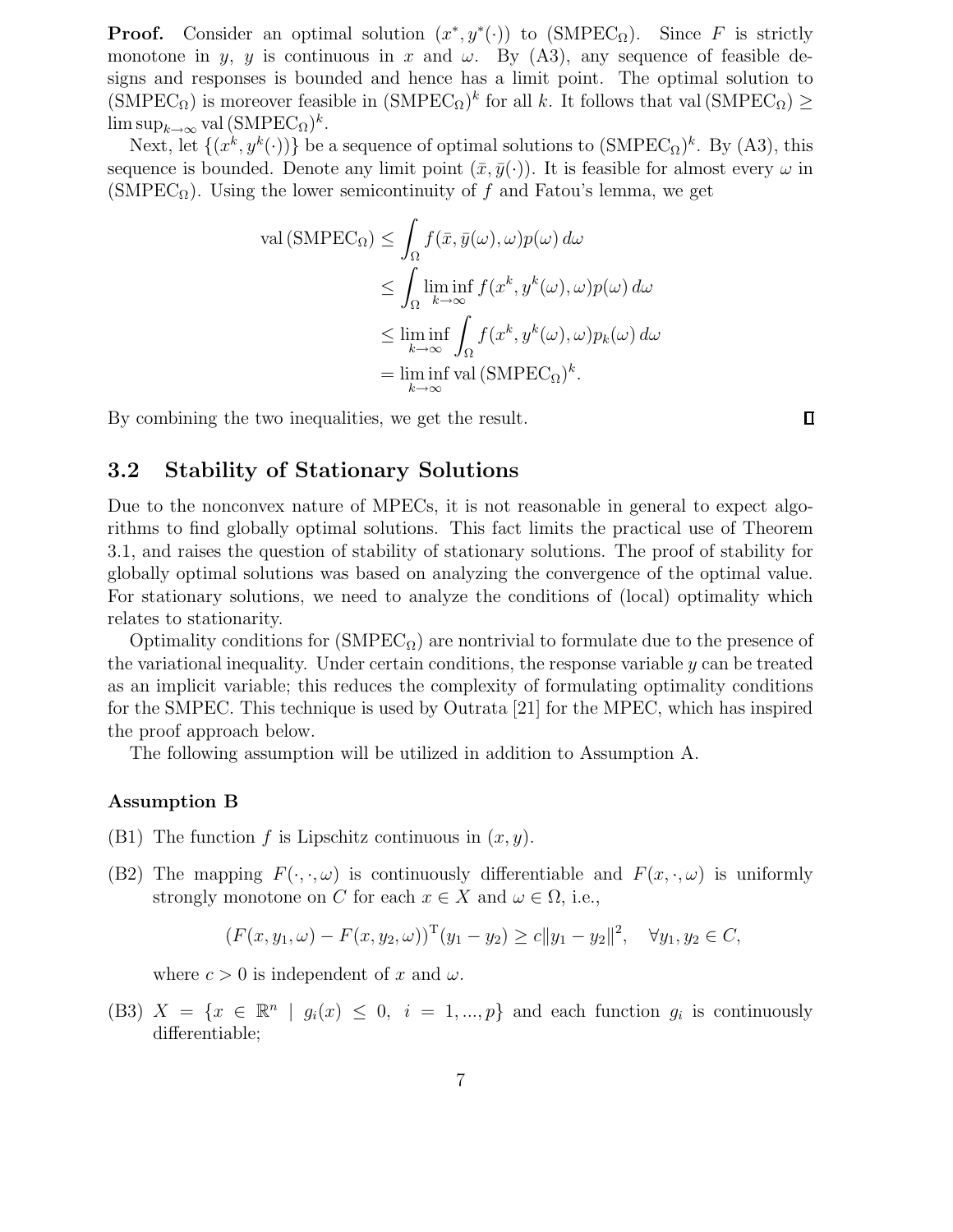(B4) The Mangasarian–Fromovitz constraint qualification (MFCQ) holds for all  $x \in X$ .

If Assumptions (B1) and (B2) hold, then (see [29]) there exists a locally Lipschitz continuous, single-valued solution map  $(x, \omega) \mapsto \sigma(x, \omega)$  with

$$
y = \sigma(x, \omega), \qquad \sigma(x, \omega) \in S(x, \omega).
$$

With this property, we can rewrite  $(SMPEC<sub>Ω</sub>)$  as the one-level problem,

(SNLP<sub>Ω</sub>) 
$$
\min_{x} \quad E_{\omega}[f(x, \sigma(x, \omega), \omega)] := \int_{\Omega} f(x, \sigma(x, \omega), \omega) P(d\omega),
$$
  
s.t.  $x \in X$ ,

and correspondingly  $(SMLP_{\Omega})^k$  is obtained from  $(SMPEC_{\Omega})$  by replacing P with  $P_k$ .

Before stating the optimality conditions, we introduce two definitions from nonsmooth analysis.

**Definition 3.1** The Clarke directional derivative of a function  $f : \mathbb{R}^n \to \mathbb{R}$  at x in the direction h is defined by

$$
f^{0}(x; h) := \limsup_{\substack{t \downarrow 0 \\ z \to x}} \frac{f(z + th) - f(z)}{t}.
$$

Since f is Lipschitz continuous [Assumption (B1)],  $f^0(\cdot,h)$  is upper semicontinuous ( [30, Proposition 2.1.1]).

**Definition 3.2** The generalized gradient of  $f$  at  $x$  is defined as the set

$$
\partial f(x) := \{ \xi \in \mathbb{R}^n \mid (\xi, h) \le f^0(x; h) \}.
$$

If f is continuously differentiable at x then  $\partial f(x) = \{\nabla f(x)\}\$ . If Assumptions (B3) and (B4) hold, a vector  $x^* \in X$  is a Clarke stationary solution (see [30, Theorem 6.1.1], see [31, Theorem 6.1.8]) to (SNLP<sub>Ω</sub>) if, for some vector  $\mu \in \mathbb{R}_+^p$  with  $\mu_i g_i(x^*) = 0$  for all i, we have

$$
0^n \in \partial \mathcal{E}_{\omega}[f(x^*, \sigma(x^*, \omega), \omega)]) + \nabla g(x^*)\mu,
$$

where  $\mu$  is the vector of Lagrange multipliers. Analogously, a vector  $x^* \in X$  is a weakly Clarke stationary solution if,

$$
0^n \in \mathcal{E}_{\omega}[\partial f(x^*, \sigma(x^*, \omega), \omega)]) + \nabla g(x^*)\mu.
$$

Theorem 3.2 (Stability of Stationary Solutions to  $(SNLP<sub>\Omega</sub>)$ ) Let Assumption (A) and (B) hold, suppose that the sequence  ${P_k}$  of probability measures weakly converges to P and is upper bounded by a measurable function, and that, for each k,  $(x^k, y^k(\cdot))$  is a Clarke stationary solution to  $(SNLP<sub>\Omega</sub>)<sup>k</sup>$ . Then, each limit point (there is at least one) of the sequence  $\{(x^k, y^k(\cdot))\}$  is a weakly Clarke stationary solution to  $(SNLP_{\Omega})$ .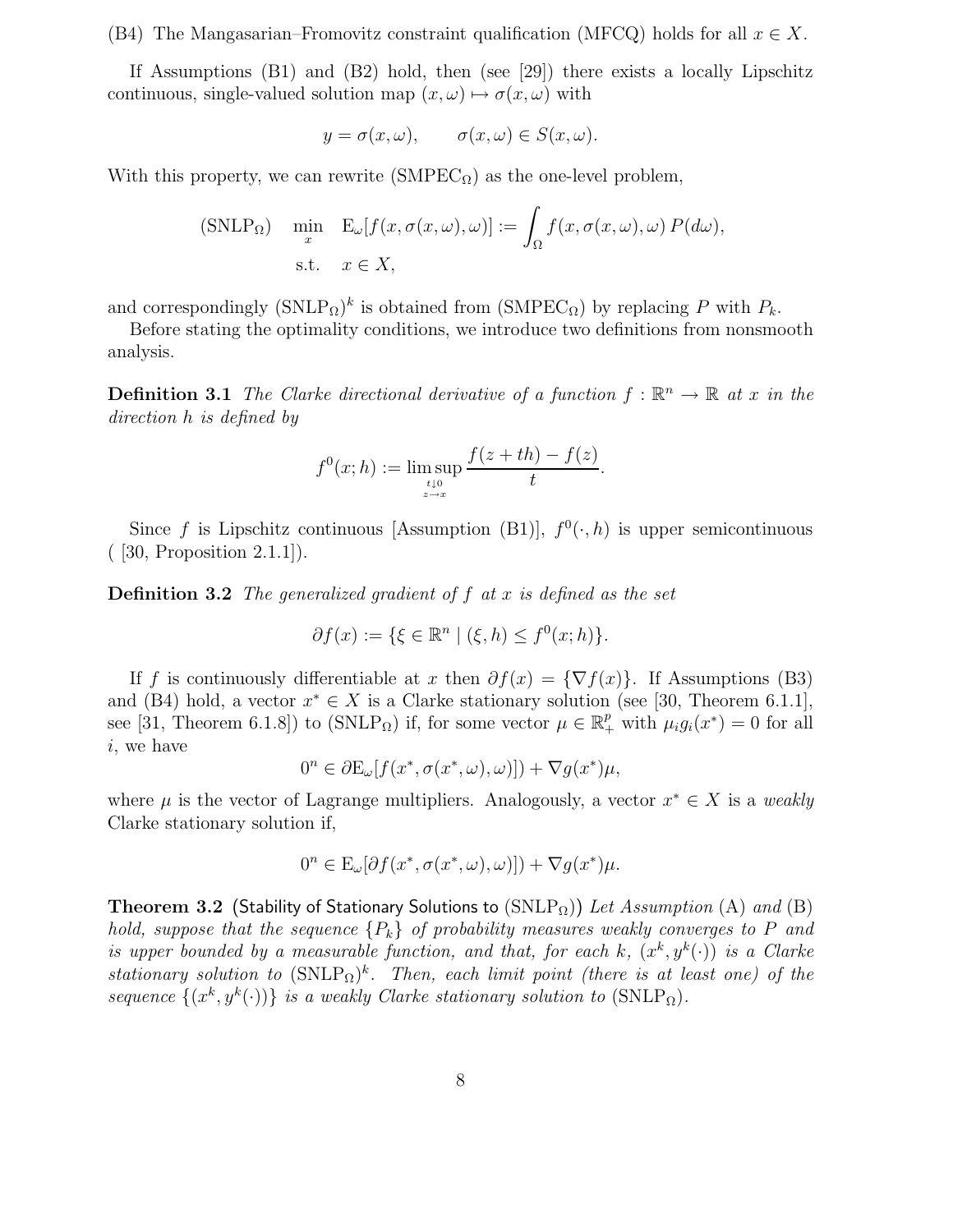**Proof.** By the assumptions,  $F(x, \cdot, \omega)$  is uniformly strongly monotone, and therefore the solution map  $S(x, \omega)$  is single-valued and Lipschitz continuous (cf. [29]). This enables us to use the one-level problems  $(SNLP_{\Omega})$  and  $(SNLP_{\Omega})^k$ . Since  $\sigma$  and  $f$  are Lipschitz continuous, there exists a random variable  $k(\omega) \geq 0$  such that  $E[k(\omega)] < \infty$  and such that, for all  $x_1, x_2 \in X$ ,

$$
|f(x_1, \sigma(x_1, \omega), \omega) - f(x_2, \sigma(x_2, \omega), \omega)| \le k(\omega) \|x_1 - x_2\|.
$$
 (1)

Let  $x^k$  be a Clarke stationary solution to  $(SNLP_{\Omega})^k$  and consider a sequence  $\{x^k\}$  of such stationary solutions. Since  $f$  is inf-compact [see Assumption  $(A3)$ ], this sequence is bounded. Denote a limit point by  $x^*$ . Define

$$
\mathcal{E}_{\omega}^k[f(x)] := \int_{\Omega} f(x, \sigma(x, \omega), \omega) P_k(d\omega).
$$

The point  $x^k$  is stationary if

$$
0^n \in \partial \mathcal{E}_{\omega}^k[f(x^k)] + \nabla g(x^k)\mu^k \tag{2}
$$

and

$$
0^p \le \mu^k \perp g(x^k) \le 0^p.
$$

Fix a direction  $h \in \mathbb{R}^n$ . Then, we have

$$
(E_{\omega}^{k}[f])^{0}(x; h) = \limsup_{t \downarrow 0} \frac{E_{\omega}^{k}[f(z+th)] - E_{\omega}^{k}[f(z)]}{t}
$$
  
\n
$$
= \limsup_{t \downarrow 0} \frac{\int_{\Omega} f(z+th, \sigma(z+th, \omega), \omega) P_{k}(d\omega) - \int_{\Omega} f(z, \sigma(z, \omega), \omega) P_{k}(d\omega)}{t}
$$
  
\n
$$
= \limsup_{t \downarrow 0} \int_{\Omega} \frac{(f(z+th, \sigma(z+th, \omega), \omega) - f(z, \sigma(z, \omega), \omega))}{t} P_{k}(d\omega)
$$
  
\n
$$
\leq \int_{\Omega} f^{0}(x, \sigma(x, \omega), \omega; h) P_{k}(d\omega) = E_{\omega}^{k}[f^{0}(x, \sigma(x, \omega), \omega; h)],
$$

where the last inequality follows by Equation (1), with  $x_1 = z$  and  $x_2 = z + th$ , and the Lebesgue dominated convergence theorem. Furthermore, we have that

$$
\limsup_{k \to \infty} E_{\omega}^{k}[f^{0}(x^{k}; h)] = \limsup_{k \to \infty} \int_{\Omega} f^{0}(x^{k}, \sigma(x^{k}, \omega), \omega; h) P_{k}(d\omega)
$$
  
\n
$$
\leq \int_{\Omega} \limsup_{k \to \infty} f^{0}(x^{k}, \sigma(x^{k}, \omega), \omega; h) P_{k}(d\omega)
$$
  
\n
$$
\leq \int_{\Omega} f^{0}(x^{*}, \sigma(x^{*}, \omega), \omega; h) P(d\omega)
$$
  
\n
$$
= E_{\omega}[f^{0}(x^{*}; h)], \qquad (3)
$$

where we use the Lebesgue dominated convergence theorem in the second equality and the upper semicontinuity of  $f^0$  in the second inequality. Hence,

$$
\limsup_{k \to \infty} \partial \mathcal{E}_{\omega}^k[f(x^k)] \subset \mathcal{E}_{\omega}[\partial f(x^*)].
$$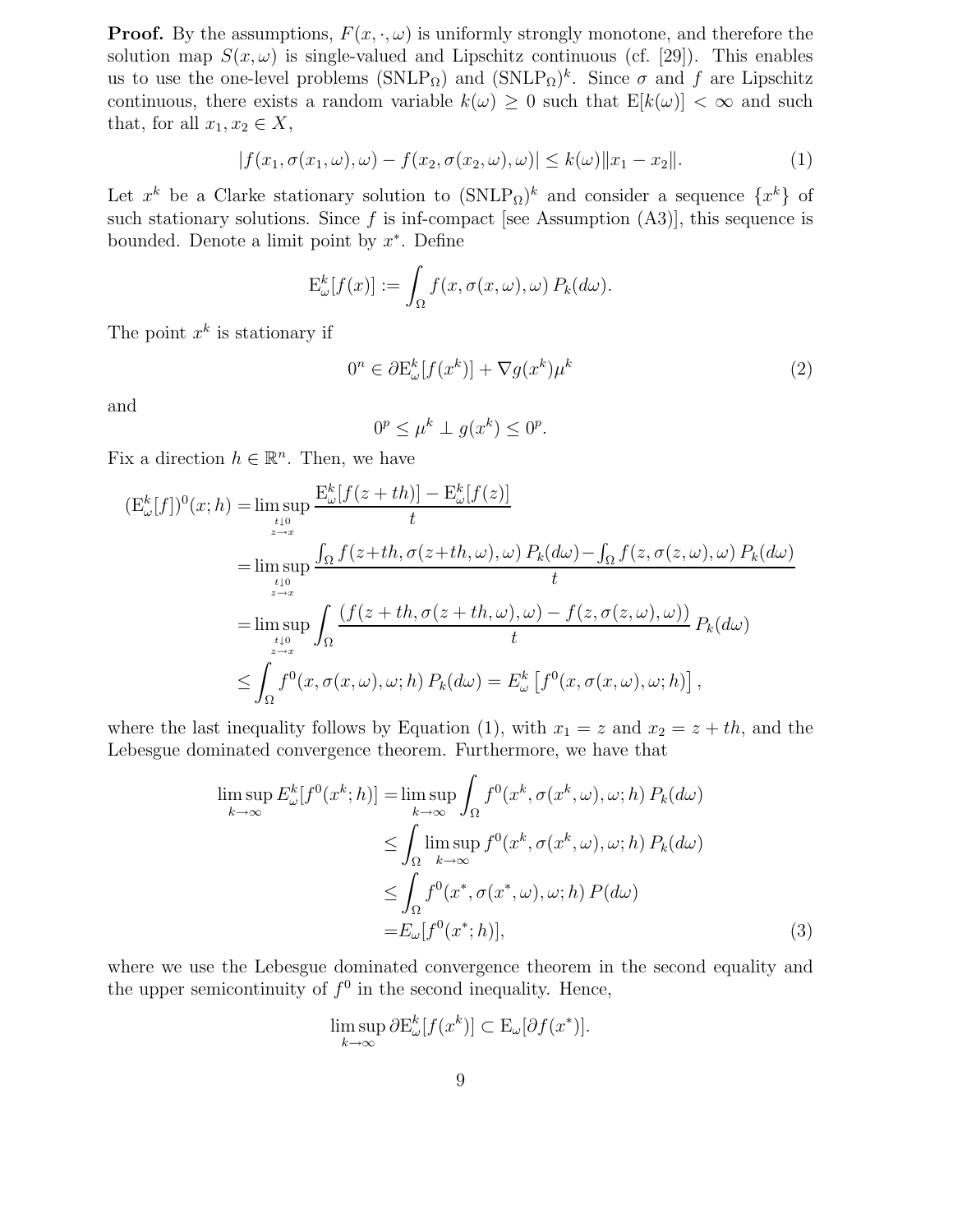Next, we argue that

$$
\limsup_{k \to \infty} \nabla g(x^k) \mu^k = \nabla g(x^*) \mu^*.
$$

Suppose that this is not true, but  $\|\mu^k\| \to \infty$ . We can then define  $\lambda^k := \mu^k / \|\mu^k\|$ , and assume that  $\lambda^k \to \lambda^*$  for some  $\lambda^*$  such that

$$
\lambda^* \ge 0^p, \ \|\lambda^*\| = 1.
$$

Let  $I(x) := \{i \mid g_i(x) = 0\}$  be the set of active constraint indices at x. By the definition of MFCQ, to each  $x^k$ , there exists a vector  $d \in \mathbb{R}^n$  such that

$$
\nabla g_i(x^k)^{\mathrm{T}}d < 0, \quad i \in I(x^k),
$$
\n
$$
g_i(x^k) < 0, \quad i \notin I(x^k), \tag{4}
$$

For  $i \in I(x^*)$  we must have  $\lambda_i^k \to 0$ . Fix a  $d \in \mathbb{R}^n$  such that a condition like (4) holds at  $x^*$ . Then, by  $(2)$ , we have

$$
0 \leq \limsup_{k \to \infty} \left( \frac{d^{\mathrm{T}} \nabla g(x^k) \mu_k}{\|\mu_k\|} + \frac{(E_{\omega}^k[f])^0(x^k; d)}{\|\mu_k\|} \right) = \limsup_{k \to \infty} d^{\mathrm{T}} \nabla g(x^k) \lambda^k
$$
  
= 
$$
\sum_{i \in I(x^*)} \lambda_i^* \nabla g_i(x^*)^{\mathrm{T}} d.
$$

From the last expression and (4), we get

$$
0 \leq \sum_{i \in I(x^*)} \lambda_i^* \nabla g_i(x^*)^{\mathrm{T}} d \leq -\sum_{i \in I(x^*)} \lambda_i^*,
$$

and since  $\lambda^* \geq 0^p$ , this implies that  $\lambda^* = 0$ . This contradicts the assumption  $\|\lambda^*\| = 1$ , and so  $\mu^*$  must be bounded.

To sum up, we have

$$
0 \in \limsup_{k \to \infty} (\partial \mathcal{E}_{\omega}^k [f(x^k)] + \nabla g(x^k) \mu^k) \subset \mathcal{E}_{\omega}[\partial f(x^*)] + \nabla g(x^*) \mu^*
$$

and we can therefore conclude that  $x^*$  is a weakly Clarke stationary solution to  $(SNLP<sub>\Omega</sub>)$ . Π

If f is regular (see Assumption  $(C2)$ ), then (see [30, Theorem 2.7.2]) we have

$$
E[\partial f(x)] = \partial E[f(x)],
$$

in the above theorem, and we may then make the stronger conclusion that the sequence  ${x^k}$  of Clarke stationary solutions to  $(SNLP_{\Omega})^k$  converges to a Clarke stationary solution to  $(SNLP<sub>\Omega</sub>)$ .

# 4 Risk Objective Function

In this section, we assume that the objective function  $f(x, y(\omega), \omega)$  measures a loss. The value-at-risk (VaR) at probability level β is denoted by  $\beta$ -VaR(x); it is the value for which the probability that f do not exceed this value is  $\beta$ , i.e.,

$$
\beta\text{-VaR}(x) = \min\{\,\gamma \mid P(f(x, y(\omega), \omega) \le \gamma) \ge \beta\,\}.
$$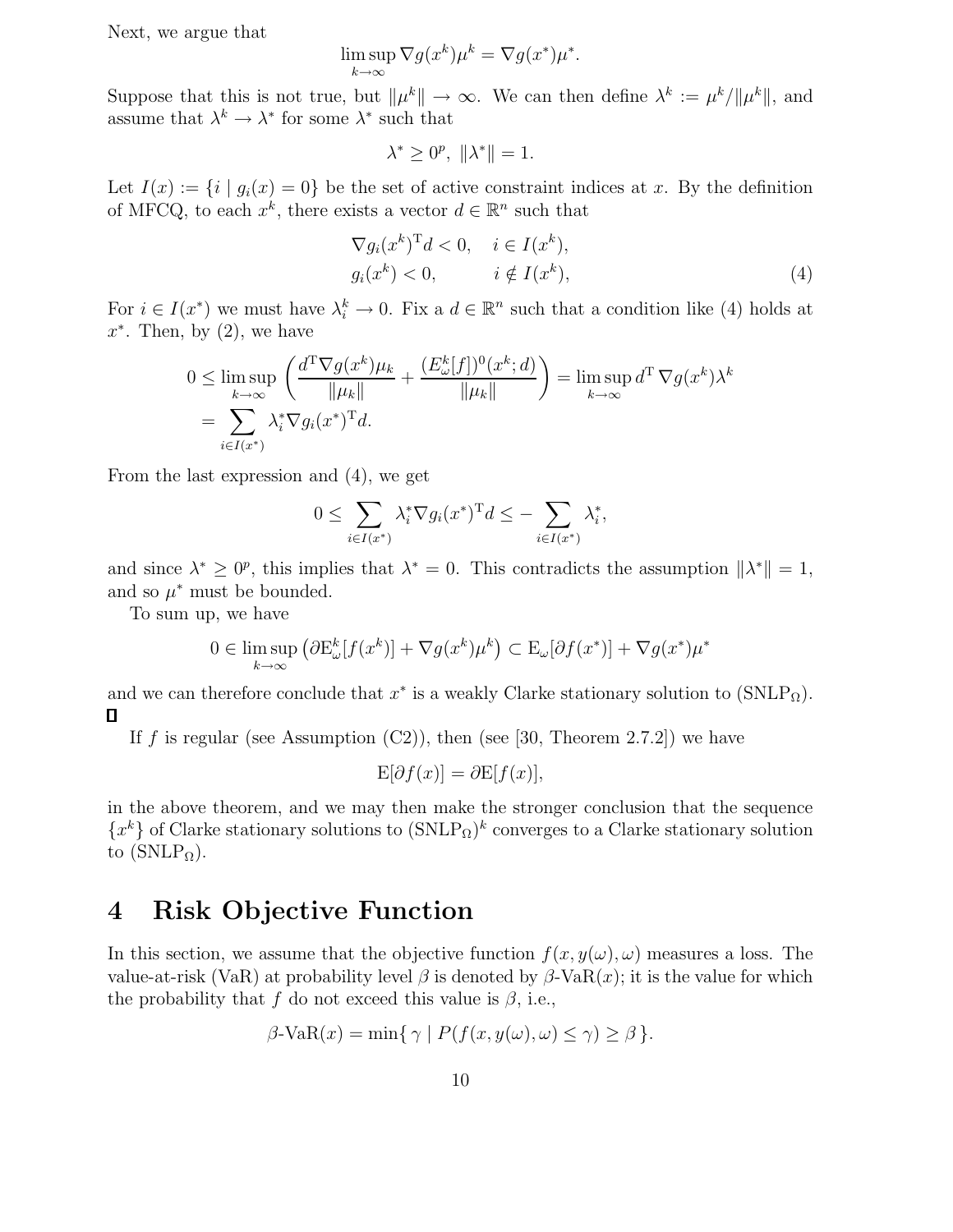Furthermore, the conditional value-at-risk, denoted  $\beta$ -CVaR $(x)$ , is the conditional expectation of loss, given that the loss is greater than  $\beta$ -VaR, i.e.,

$$
\beta\text{-CVaR}(x) = \frac{1}{1-\beta} \int_{f(x,y(\omega),\omega) \ge \beta\text{-Var}} f(x,y(\omega),\omega) P(d\omega).
$$

The parameter  $\beta$  determines the level of risk. If  $\beta = 1$ , CVaR equals the expected value; if  $\beta = 0$ , CVaR equals the maximal value of f; the CVaR formalism therefore introduces the possibility to include interesting compromises between these two extremes.

Rockafellar and Uryasev [32] provide an alternative expression for  $\beta$ -CVaR which utilizes the following function:

$$
G_{\beta}(x, y, \gamma) = \gamma + \frac{1}{1 - \beta} \int_{\Omega} \left[ f(x, y(\omega), \omega) - \gamma \right]_{+} P(d\omega),
$$

where, for  $s \in \mathbb{R}$ ,  $[s]_+ := \max\{0, s\}$ . The conditional value-at-risk is equal to the minimum value of  $G_{\beta}$  over  $\gamma \in \mathbb{R}$ , i.e.,

$$
\beta\text{-CVaR}(x) = \min_{\gamma \in \mathbb{R}} G_{\beta}(x, y, \gamma).
$$

The value-at-risk is a minimizer of  $G_\beta$ , and the problem of minimizing  $\beta$ -CVaR over  $(x, y)$ is equivalent to minimizing  $G_\beta$  over  $(x, y, \gamma)$  ( [32]). Note also that  $G_\beta$  is convex in  $\gamma$ , so CVaR preserves convexity.

Consider now the SMPEC where the expected value in the objective function is replaced by the alternative expression for  $\beta$ -CVaR:

(SRPEC<sub>Ω</sub>) min<sub>(x,y(·),γ)</sub> 
$$
\gamma + \frac{1}{1-\beta} \int_{\Omega} [f(x, y(\omega), \omega) - \gamma]_{+} P(d\omega),
$$
  
s.t.  $x \in X$ ,  
 $-F(x, y, \omega) \in N_C(y)$ ,  $P$ -a.s.

We will next show that the robustness results for global optima (Theorem 3.1) and for stationary solutions (Theorem 3.2) can be extended to the SRPEC. Following the procedure in Section 3, let  $\{P_k\}$  be a sequence of probability measures defined on  $\mathcal{B}(\Omega)$  and consider the associated sequence of optimization problems  $(SRPEC_{\Omega})^k$  which are obtained from (SRPEC<sub> $\Omega$ </sub>) by replacing P with  $P_k$ .

Theorem 4.1 (Global Stability of Optimal Solutions to  $(SRPEC<sub>Ω</sub>)$ ) Let Assumption (A) hold, suppose that the mapping  $F(x, \cdot, \omega)$  is strictly monotone in y for each  $x \in X$  and  $\omega \in \Omega$ , and that the sequence  $\{P_k\}$  of probability measures weakly converges to P. Also suppose that, for each k,  $(x^k, y^k(\cdot), \gamma^k)$  solves  $(SRPEC_{\Omega})^k$ . Then, each limit point (there is at least one) of the sequence  $\{(x^k, y^k(\cdot), \gamma)\}\)$  is an optimal solution to  $(SRPEC_{\Omega})$ .

**Proof.** The proof follows essentially from that of Theorem 3.1. Two critical steps need to be motivated. The first is the continuity of the objective function. The function in the integral is continuous with respect to x and y, since it is a decomposition of f and  $[\cdot]_+$ , and since F is strictly monotone. Also, the objective function  $G_\beta$  is continuous with respect to  $\gamma$ .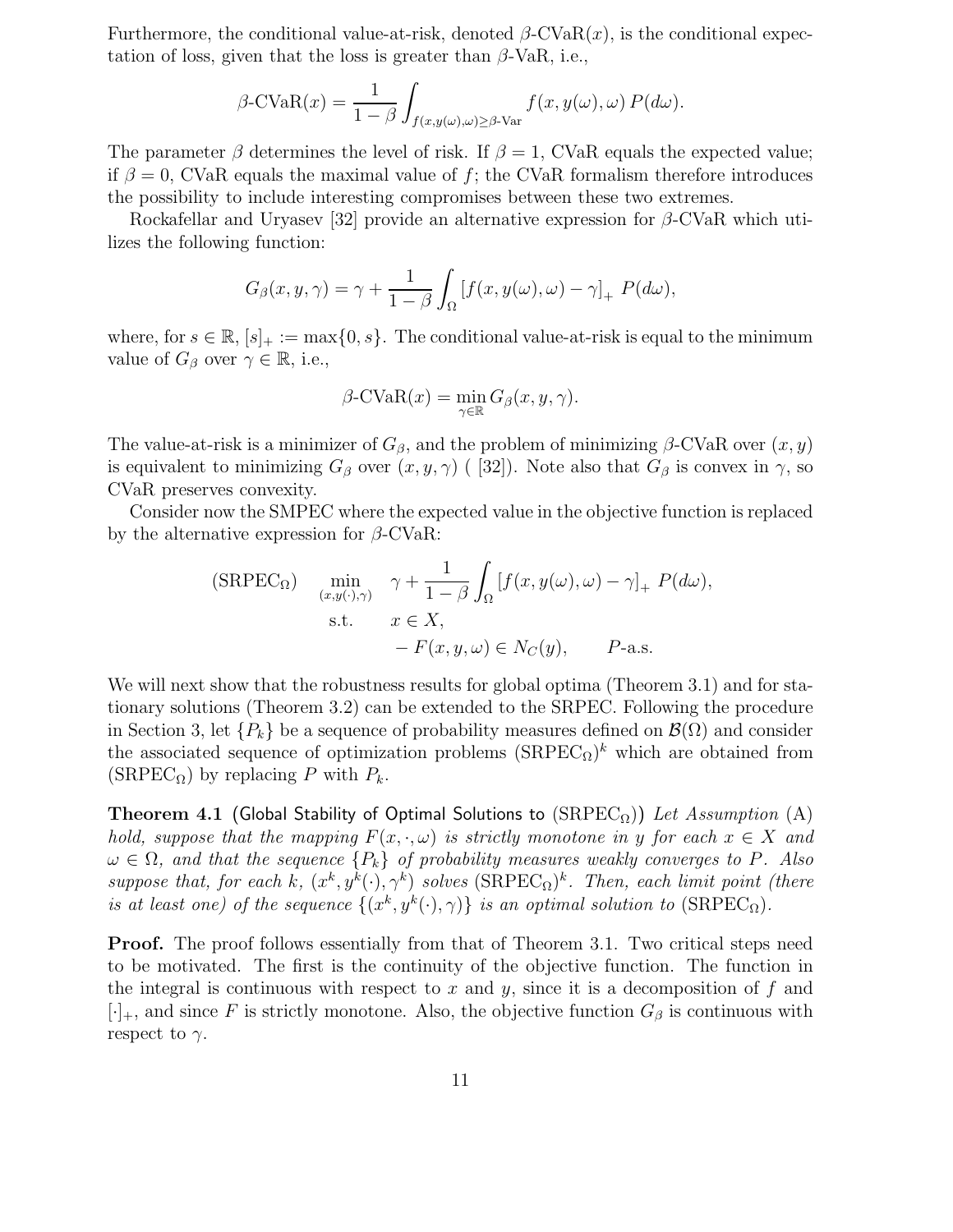The second step is that the objective function is weakly coercive with respect to  $(x, y, \gamma)$ . This holds by Assumption (A3) and the fact that, if  $|\gamma| \to \infty$ ,  $G_{\beta} \to \infty$ .  $\Box$ 

To establish robustness for stationary solutions, we again utilize the reformulation of SMPEC into one-level problems. We consider the following problem:

(SRNLP<sub>Ω</sub>) min 
$$
\gamma + \frac{1}{1-\beta} \int_{\Omega} [f(x, \sigma(x,\omega), \omega) - \gamma]_{+} P(d\omega),
$$
  
s.t.  $x \in X$ .

Correspondingly,  $(SRNLP<sub>\Omega</sub>)<sup>k</sup>$  is obtained from  $(SRNLP<sub>\Omega</sub>)$  by replacing P with  $P<sub>k</sub>$ .

Theorem 4.2 (Stability of Stationary Solutions to  $(SRNLP<sub>\Omega</sub>)$ ) Let Assumption (A) and (B) hold, suppose that the sequence  ${P_k}$  of probability measures weakly converges to P and is upper bounded by a measurable function and that, for each k,  $(x^k, y^k(\cdot), \gamma^k)$  is a Clarke stationary solution to  $(SRNLP<sub>\Omega</sub>)<sup>k</sup>$ . Then, each limit point (there is at least one) of the sequence  $\{(x^k, y^k(\cdot), \gamma)\}\)$  is a weakly Clarke stationary solution to  $(SRNLP_{\Omega})$ .

**Proof.** The proof follows from that of Theorem 3.2, the proof of Theorem 4.1, and the fact that  $G_{\beta}$  is Lipschitz continuous.  $\Box$ 

## 5 Convergence of a Discretization Scheme

In this section, we discuss the numerical solution of  $(SMPEC<sub>O</sub>)$ . The objective function is a multidimensional integral which must be approximately computed in the general case. If it is discretized, it is natural to analyze the convergence of a discretization scheme. Having established both the stability of optimal solutions and the convergence of a numerical scheme puts us closer to the practical use of an SMPEC model.

One approach used extensively to numerically solve stochastic programs is a Monte Carlo technique known as sample average approximation (SAA) (see e.g. [33]). The idea is to draw N iid samples  $\omega^1, \ldots, \omega^N$  and solve a deterministic problem for increasing values of N. We use the reformulation of  $(SMPEC)_{\Omega}$  into  $(SNLP_{\Omega})$  and consider the problem

(SNLP)<sup>N</sup> 
$$
\min_x \quad \hat{f}_N := \frac{1}{N} \sum_{k=1}^N f(x, \sigma(x, \omega^k), \omega^k),
$$
  
s.t.  $x \in X$ .

To establish convergence as  $N \to \infty$ , the following additional conditions are required.

#### Assumption C

- $(C1)$  The set X is bounded and convex.
- (C2) The function  $f(\cdot, \sigma(\cdot, \omega), \omega)$  is regular (i.e., f is directionally differentiable and the directional derivative coincides with the Clarke directional derivative) at  $x$  for almost every  $\omega \in \Omega$ .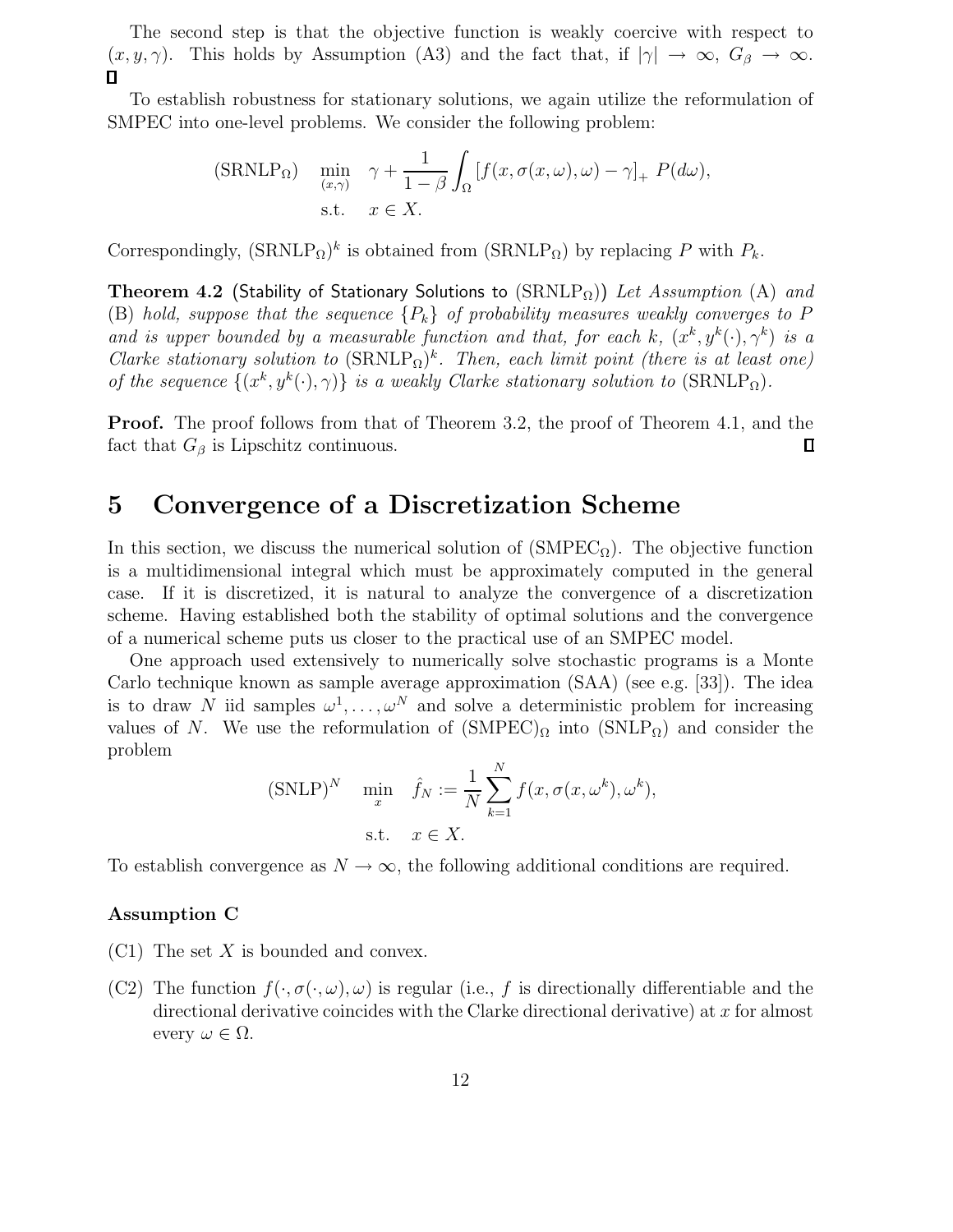Condition (C2) is fulfilled if e.g.  $f(\cdot, \sigma(\cdot, \omega), \omega)$  is convex or continuously differentiable  $(530)$ .

The convergence proofs for both globally optimal solutions and stationary solutions are based on the law of large numbers. The main difference in the assumptions needed is the requirement of a regular function for the convergence of stationary solutions.

**Theorem 5.1** (Convergence of Optimal Solutions to  $(SNLP<sub>\Omega</sub>)$ ) Let Assumptions (A), (B1)– (B2), (C1) hold. For each N, let  $(x_N, y_N(\cdot))$  be an optimal solution to  $(SNLP)^N$ . Then, each limit point (there is at least one) of the sequence  $\{x_N\}$  is an optimal solution to  $(SNLP_{\Omega}).$ 

**Proof.** The feasible set is compact by Assumptions  $(A2)$  and  $(C1)$ ; by Assumptions (B1)–(B2), for almost every  $\omega \in \Omega$  the objective function  $f(\cdot, \cdot, \omega)$  is continuous. By Assumption (B2), it is also bounded from above by a  $(\Theta, P)$ -integrable function and the sample is iid. Then, by [33, Proposition 7],  $\hat{f}_N$  converges to f w.p.1 uniformly on X. In turn, by [33, Proposition 5], this implies that  $val((SNLP)^{N}) \rightarrow val((SNLP)_{\Omega})$  as  $N \rightarrow \infty$ .  $\Box$ 

Theorem 5.2 (Convergence of Stationary Solutions to  $(SNLP<sub>\Omega</sub>)$ ) Let Assumptions (A), (B), (C) hold. For each N, let  $(x_N, y_N(\cdot))$  be a stationary solution to  $(SNLP)^N$ . Then, each limit point (there is at least one) of the sequence  $\{x_N\}$  is a stationary solution to  $(SNLP<sub>Ω</sub>)$ .

**Proof.** By Assumptions  $(A3)$  and  $(B2)$ , the objective function is of Carathéodory type; by Assumption (C1), the set is compact and convex. By (C2), the function is also regular. Then, by [34, Theorem 7], the sequence of stationary solutions  $\{x^N\}$  converges w.p.1 to a stationary solution of  $(SNLP_{\Omega})$ . 口

Since (SNLP $_{\Omega}$ ) is a reformulation of (SMPEC<sub> $_{\Omega}$ </sub>), the above theorems state that we also have convergence to global optima and stationary solutions for the corresponding discretized problem

(SMPEC)<sup>*N*</sup> 
$$
\min_{x} \quad \hat{f}_N := \frac{1}{N} \sum_{k=1}^{N} f(x, y^k, \omega^k),
$$
  
s.t. 
$$
x \in X,
$$

$$
-F(x, y^k, \omega^k) \in N_C(y^k), \qquad k = 1, ..., N.
$$

To summarize, the results from Theorems 5.1 and 5.2 show that it is a valid approach to compute a solution to the SMPEC model through a sequence of deterministic problems. Theorems 5.1 and 5.2 are also immediate to extend to the CVaR model of Section 4.

Analogous discretization schemes for engineering applications are studied in Evgrafov and Patriksson [14, 15].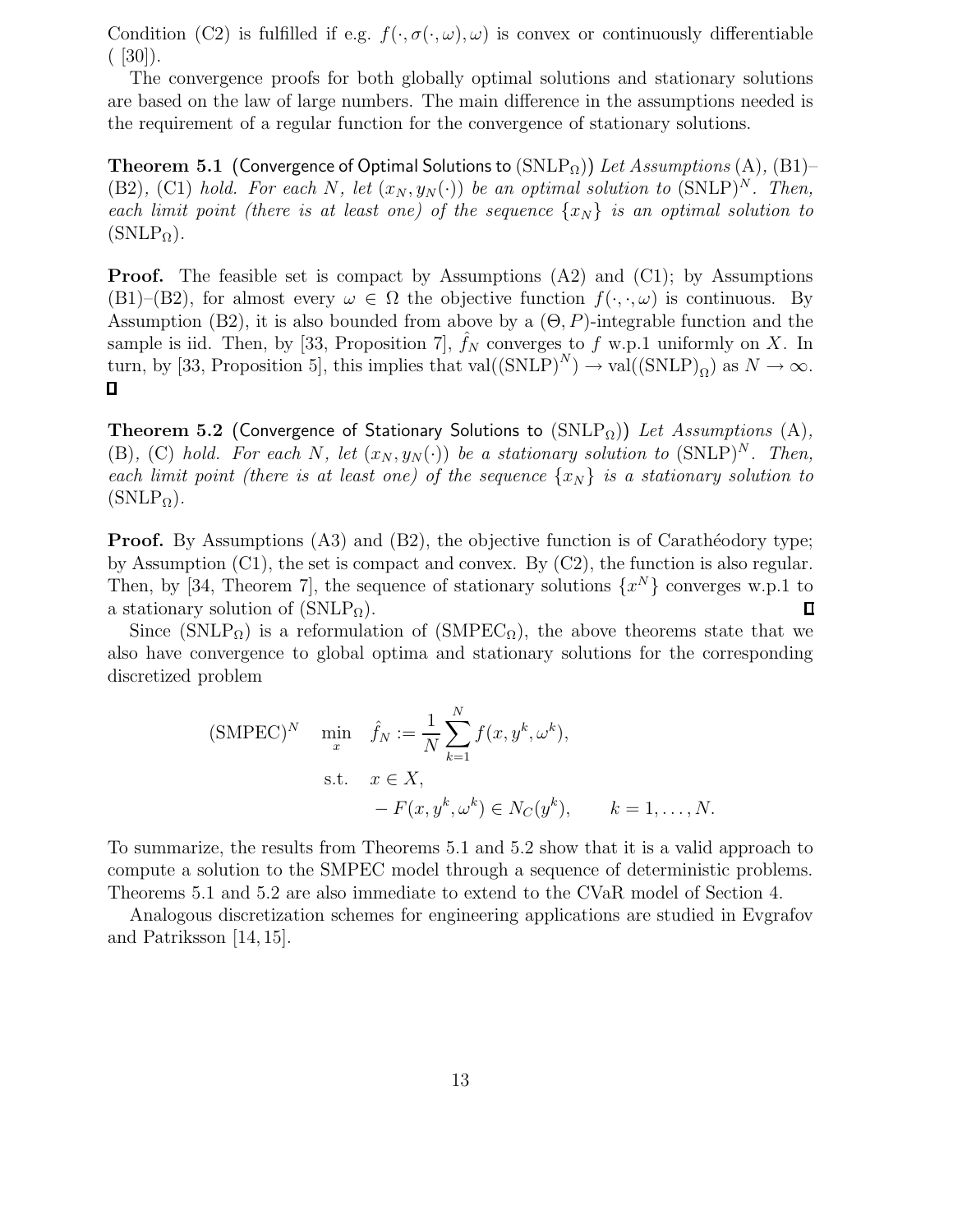# 6 Stochastic Multiple Objective Mathematical Programs with Equilibrium Constraints

With q objectives  $f_i: X \to \mathbb{R}, i = 1, \ldots, q$ , the standard multiobjective optimization problem is

$$
\min_{x \in X} (f_1(x), \ldots, f_q(x)).
$$

Let f denote the q-vector of functions  $f_i$ ,  $i = 1, \ldots, q$ . We recall the definitions of Pareto and weakly Pareto optimal solutions.

**Definition 6.1** A vector  $\bar{x} \in X$  is called Pareto optimal if there is no  $x \in X$  such that  $f(x) \leq f(\bar{x})$  and  $f_i(x) \leq f_i(\bar{x})$  for at least one  $i = 1, \ldots, q$ . A feasible solution  $\hat{x}$  is called weakly Pareto optimal if there is no  $x \in X$  such that  $f(x) < f(\hat{x})$ .

The study of a multiple objective SMPEC problem appears to be new; Ye and Zhu [35], and Murdukhovich [36,37] have studied multiobjective optimization versions of the MPEC problem. We define the multiple objective version of the SMPEC, the SMOPEC, for  $q$ objectives as

(SMOPEC<sub>Ω</sub>) 
$$
\min_{(x,y(\cdot))}
$$
 (E <sub>$\omega$</sub> [f<sub>1</sub>(x, y( $\omega$ ),  $\omega$ )],...,E <sub>$\omega$</sub> [f<sub>q</sub>(x, y( $\omega$ ),  $\omega$ )]),  
s.t.  $x \in X$ ,  
- F(x, y,  $\omega$ )  $\in$  N<sub>C</sub>(y), P-a.s.

We analyze the stability of weakly Pareto optimal solutions (Theorem 6.1) and of weakly Pareto stationary solutions (Theorem 6.3) below.

## 6.1 Stability of Weakly Pareto-Optimal Solutions to a Convex Problem

Let  ${P_k}$  be a sequence of probability measures defined on  $\mathcal{B}(\Omega)$  and consider the associated sequence of optimization problems  $(SMOPEC_{\Omega})^k$ , which are obtained from  $(SMOPEC_{\Omega})$ by replacing P with  $P_k$ .

Theorem 6.1 (Stability of Weakly Pareto-Optimal Solutions to  $(\text{SMOPEC}_{\Omega}))$  Let Assumption (A) hold, suppose that the mapping  $F(x, \cdot, \omega)$  is strictly monotone for each  $x \in X$  and  $\omega \in \Omega$ , that (SMOPEC<sub>Ω</sub>) is a convex problem, and that the sequence  $\{P_k\}$  of probability measures weakly converges to P. Also, suppose that for each k,  $(x^k, y_k(\cdot))$  is a weakly Pareto-optimal solution to  $(SMOPEC_{\Omega})^k$ . Then, each limit point (there is at least one) of the sequence  $\{(x^k, y^k(\cdot))\}$  is a weakly Pareto optimal solution to  $(SMOPEC_{\Omega})$ .

**Proof.** Consider a weakly Pareto optimal solution  $(x^*, y^*(\cdot))$  to (SMOPEC<sub>Ω</sub>). By convexity, there exists a vector  $\lambda \in \mathbb{R}_+^q$  with  $\lambda_i > 0$  for a least one  $i = 1, \ldots, q$ , such that the solution solves the following single-objective problem [38, Prop 3.10]:

(S) 
$$
\min_{(x,y(\cdot))} \sum_{i=1}^{q} \int_{\Omega} \lambda_i f_i(x, y(\omega), \omega) P(d\omega),
$$
  
s.t.  $x \in X$ ,  
 $-F(x, y, \omega) \in N_C(y)$ ,  $P$ -a.s.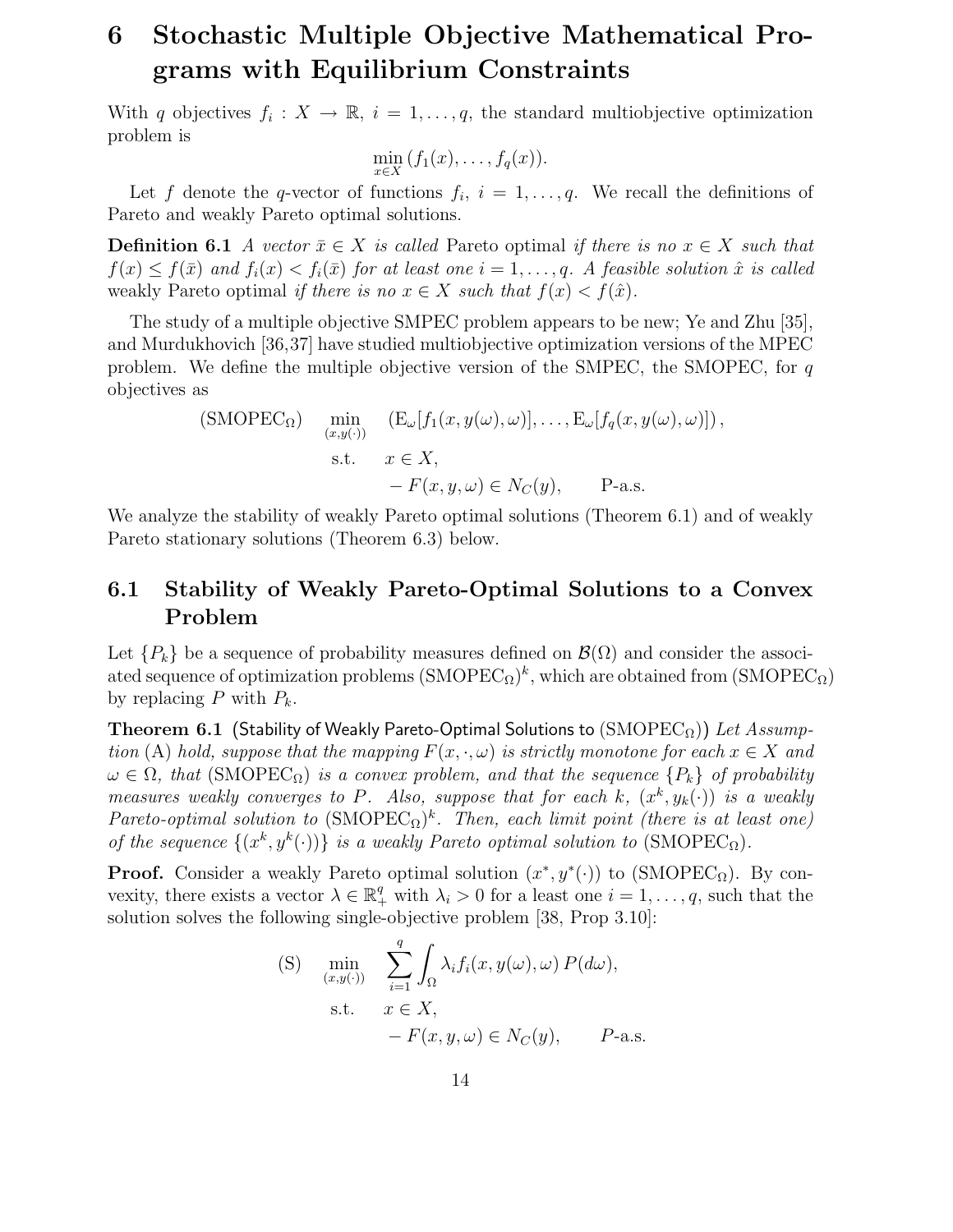Fix the vector  $\lambda$  and consider a sequence of single-objective problems  $(S)^k$  which are obtained from  $(S)$  by replacing P with  $P_k$ .

Denote by  $(x^k, y^k(\cdot))$  an optimal solution to  $(S)^k$ . Since  $(SMOPEC_{\Omega})$  is a convex problem, so is  $(SMOPEC_{\Omega})^k$  for all k. By convexity,  $(x^k, y^k(\cdot))$  is a weakly Pareto optimal solution to  $(SMOPEC_{\Omega})^k$  [38, Prop 3.9]. Now, apply Theorem 3.1 with the objective function f replaced by

$$
f(x, y(\omega)) := \sum_{i=1}^{q} \lambda_i f_i(x, y(\omega))
$$

to get the result.

### 6.2 Stability of Weakly Pareto-Stationary Solutions

To establish stability without the assumption of convexity, we follow the development of Section 3.2 and reformulate  $(SMOPEC_{\Omega})$  and  $(SMOPEC_{\Omega})^k$  as one-level problems by treating y as a function of x and  $\omega: y = \sigma(x, \omega)$ . This is possible if, in addition to the assumptions in Theorem 6.1, Assumptions (B1) and (B2) hold. We denote the reformulations by  $(SMONLP<sub>\Omega</sub>)$  and  $(SMONLP<sub>\Omega</sub>)<sup>k</sup>$ , respectively:

(SMONLP<sub>Ω</sub>) 
$$
\min_{x} \left( E_{\omega}[f_1(x, \sigma(x,\omega), \omega)], \dots, E_{\omega}[f_q(x, \sigma(x,\omega), \omega)] \right),
$$
  
s.t.  $x \in X$ ,

and

$$
(SMONLP_{\Omega})^k
$$
 min  $(E_{\omega}^k[f_1(x, \sigma(x, \omega), \omega)],..., E_{\omega}^k[f_q(x, \sigma(x, \omega), \omega)]),$   
s.t.  $x \in X.$ 

The following theorem is a KKT characterization of weak Pareto optimality for multiobjective problems due to Minami [39] and Li [40].

Theorem 6.2 Consider the problem

$$
\min_{x} \quad (f_1(x), \dots, f_q(x)),
$$
  
s.t.  $g_j(x) \le 0, \quad j = 1, \dots, p,$ 

where, for each  $i = 1, \ldots, q$ ,  $f_i$  is locally Lipschitz continuous, and where for each  $j =$  $1, \ldots, p, g_j \in C^1$ . Let the MFCQ constraint qualification [Assumption (B4)] hold for all feasible solutions. Then,  $x^*$  is a weakly Pareto optimal solution if there exist real numbers  $\lambda_i \geq 0$  for all i, with  $\lambda_i > 0$  for at least one i, and a vector  $\mu \in \mathbb{R}^p$  with  $0^p \ge g(x^*) \perp \mu \ge 0^p$ , such that

$$
0^n \in \sum_{i=1}^q \lambda_i \partial f_i(x^*) + \sum_{j=1}^p \mu_j \nabla g_j(x^*).
$$

A solution which fulfills these conditions is called a weakly Pareto-stationary solution. Next, we establish the stability of weakly Pareto-stationary solutions.

 $\Box$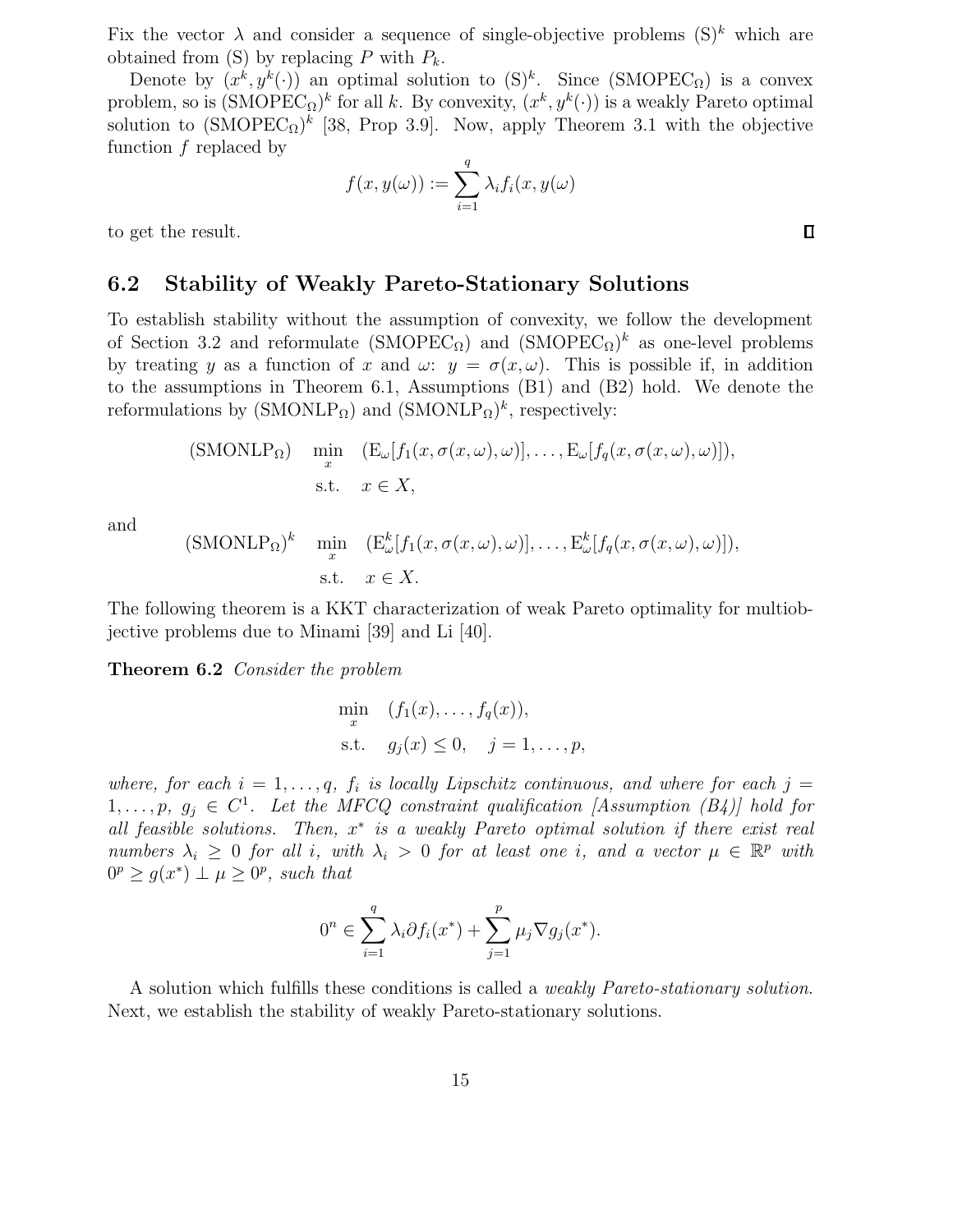Theorem 6.3 (Stability of Weakly Pareto-Stationary Solutions to  $(SMONLP<sub>Ω</sub>)$ ) Let Assumptions (A), (B), (C2) hold, suppose that the sequence  ${P_k}$  of probability measures weakly converges to P, and that, for each k,  $(x^k, y^k(\cdot))$  is a weakly Pareto stationary solution to  $(SMONLP<sub>Ω</sub>)<sup>k</sup>$ . Then, each limit point (there is at least one) of the sequence  $\{(x^k, y^k(\cdot))\}$  is a weakly Pareto stationary solution to  $(SMONLP_{\Omega})$ .

**Proof.** Consider a weakly Pareto-stationary solution  $x^*$  to (SMONLP<sub>Ω</sub>). By Theorem 6.2, there exist real numbers  $\lambda_i \geq 0$  for all i, with  $\lambda_i > 0$  for at least one i, such that the conditions in Theorem 6.2 hold. Fix this value of  $\lambda$ , and consider a sequence  $\{(x^k, y^k(\cdot))\}$ which is Clarke stationary to  $(S)^k$ , that is,

$$
0^n \in \partial \left(\sum_{i=1}^q \lambda_i f_i\right)(x^k) + \sum_{i=1}^p \mu_i \nabla g_i(x^k).
$$

By the properties of the generalized gradient [30, Section 2.3, Corollary 2], we have that

$$
\partial \left(\sum_{i=1}^q \lambda_i f_i\right)(x^k) \subset \sum_{i=1}^q \lambda_i \partial f_i(x^k),
$$

for any scalars  $\lambda_i$ ,  $i = 1, \ldots, q$ , so  $(x^k, y^k(\cdot))$  is also a weakly Pareto stationary solution to  $(SMONLP<sub>\Omega</sub>)<sup>k</sup>$ . Now, apply Theorem 3.2 to the single-objective problem  $(S)<sup>k</sup>$  with the objective function f replaced by

$$
f(x,y(\omega)) := \sum_{i=1}^q \lambda_i f_i(x,y(\omega),
$$

to get the result.

## 7 Summary, Conclusions and Future Research

Our first and main contribution in this paper is that we established that the SMPEC model is robust under the assumptions that the solution to the lower-level equilibrium problem is unique and that we have sufficient regularity conditions on the objective function and constraints. We showed that global optima as well as stationary solutions are stable with respect to changes in the probability distribution. If the SMPEC framework is used to model the problem of finding a design which should be good on average for various scenarios, then the optimal solution to SMPEC gives a design which is stable to changing conditions. The result on the robustness also gives credibility to using stochastic programming in general, since one of the criticisms on stochastic programming is that the probability distribution is often unknown or only partially known.

Our second contribution is that we have formulated, and established the robustness of solutions to, two natural extensions of the SMPEC model: first, a model where the objective is the CVaR risk measure; second, a multiobjective SMPEC model.

We also presented a discretization scheme sample average approximation (SAA), which is convergent and can be used to solve the SMPEC model. The result on the convergence

 $\Box$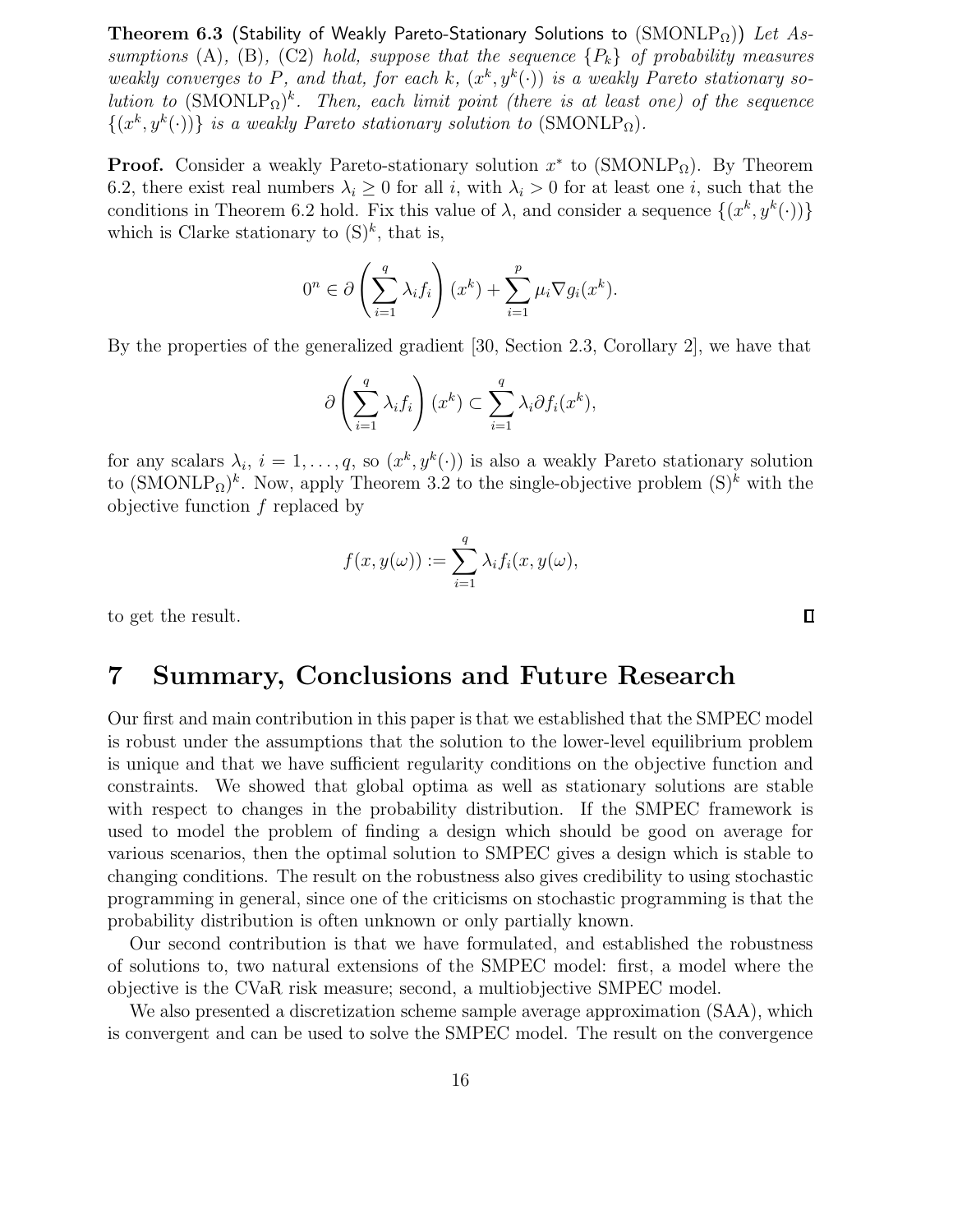of the SAA scheme is not new, but was included to demonstrate that the results on robustness can be combined with a method for numerically solving the SMPEC model.

The accompanying paper [6] numerically analyzes applications of the SMPEC formalism to the design of traffic networks and optimal treatment plans in intensity-modulated radiation therapy (IMRT).

Acknowledgements This work was partially financially supported by the Gothenburg Mathematical Modeling Centre (GMMC) at Mathematical Sciences (Chalmers University of Technology and the University of Gothenburg), whose main sponsor is the Swedish Foundation for Strategic Research (SSF). We thank the Associate Editor Franco Giannessi for his very encouraging and constructive remarks on a previous manuscript.

# References

- [1] Kall, P., Wallace, S.W.: Stochastic Programming. Wiley John & Sons (1994)
- [2] Birge, J.R., Louveaux, F.: Introduction to Stochastic Programming. Springer Series in Operations Research. Springer-Verlag, New York (1997)
- [3] Ben-Tal, A., Nemirovski, A.: Robust optimization: methodology and applications. Math. Program. 92(3, Ser. B), 453–480 (2002)
- [4] Zhang, Y.: General robust-optimization formulation for nonlinear programming. J. Optim. Theory Appl. 132(1), 111–124 (2007)
- [5] Patriksson, M., Wynter, L.: Stochastic mathematical programs with equilibrium constraints. Oper. Res. Lett. 25(4), 159–167 (1999)
- [6] Cromvik, C., Patriksson, M.: On the robustness of global optima and stationary solutions to stochastic mathematical programs with equilibrium constraints, part II: Applications. J. Optim. Theory Appl. (2009, to appear)
- [7] Römisch, W.: Stability of stochastic programming problems. In: Stochastic programming, Handbooks Oper. Res. Management Sci., vol. 10, pp. 483–554. Elsevier, Amsterdam (2003)
- [8] Römisch, W., Wets, R.J.B.: Stability of  $\epsilon$ -approximate solutions to convex stochastic programs. SIAM J. Optim. 18(3), 961–979 (2007)
- [9] Heitsch, H., Römisch, W., Strugarek, C.: Stability of multistage stochastic programs. SIAM J. Optim. 17(2), 511–525 (2006)
- [10] Birbil, S.I., Gürkan, G., Listes, O.: Solving stochastic mathematical programs with complementarity constraints using simulation. Math. Oper. Res.  $31(4)$ , 739–760 (2006)
- [11] Shapiro, A.: Stochastic programming with equilibrium constraints. J. Optim. Theory Appl. 128(1), 223–243 (2006)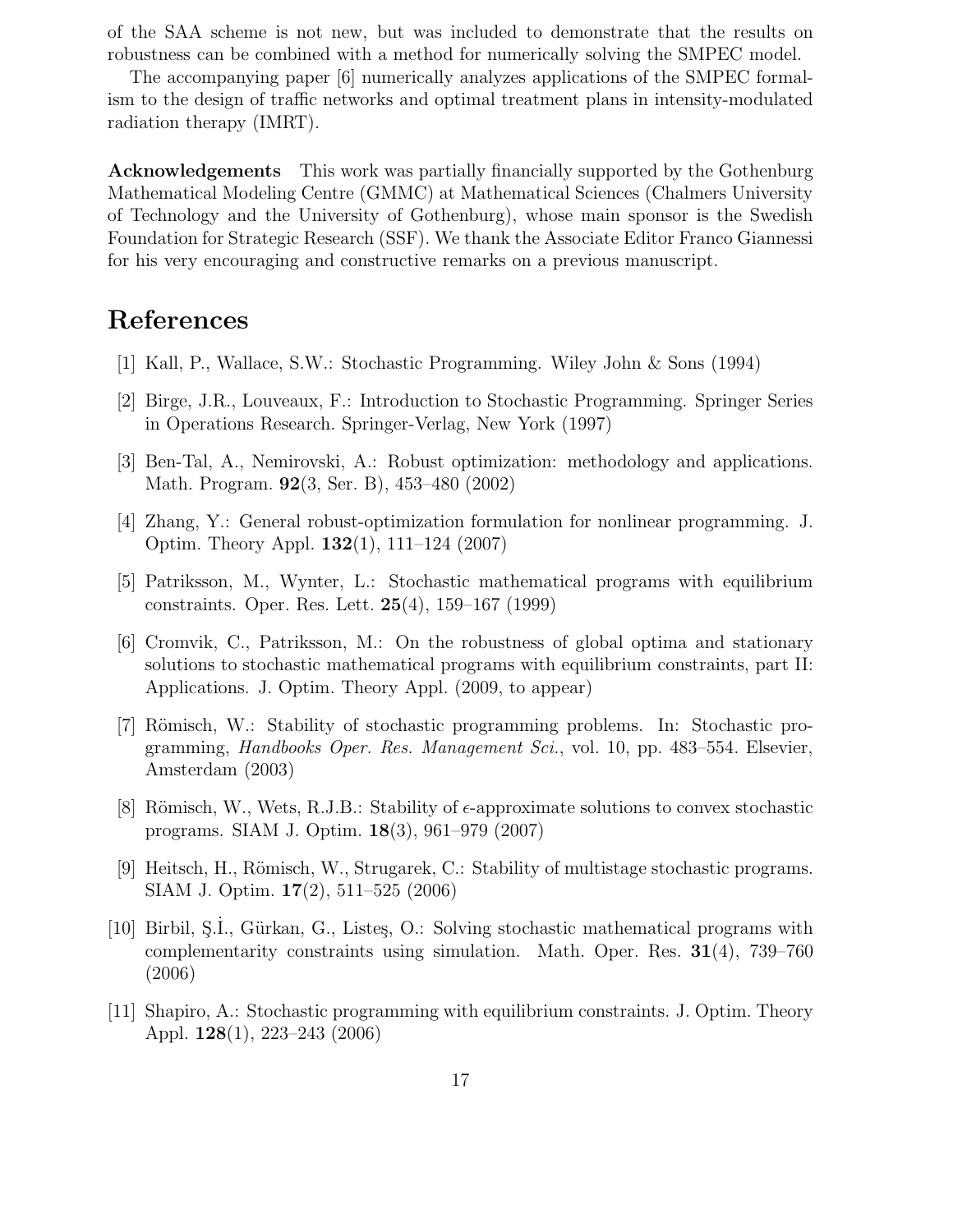- [12] Lin, G.H., Xu, H., Fukushima, M.: Monte Carlo and quasi-Monte Carlo sampling methods for a class of stochastic mathematical programs with equilibrium constraints. Math. Methods Oper. Res. 67(3), 423–441 (2008)
- [13] Evgrafov, A., Patriksson, M., Petersson, J.: Stochastic structural topology optimization: existence of solutions and sensitivity analyses. ZAMM Z. Angew. Math. Mech. 83(7), 479–492 (2003)
- [14] Evgrafov, A., Patriksson, M.: Stochastic structural topology optimization: Discretization and penalty function approach. Struct. and Multidisc. Optim. 25(3), 17–188 (2003)
- [15] Evgrafov, A., Patriksson, M.: Stable relaxations of stochastic stress-constrained weight minimization problems. Struct. Multidiscip. Optim. 25(3), 189–198 (2003)
- [16] Scheel, H., Scholtes, S.: Mathematical programs with complementarity constraints: stationarity, optimality, and sensitivity. Math. Oper. Res.  $25(1)$ ,  $1-22$  (2000)
- [17] Fletcher, R., Leyffer, S., Ralph, D., Scholtes, S.: Local convergence of SQP methods for mathematical programs with equilibrium constraints. SIAM J. Optim.  $17(1)$ , 259–286 (2006)
- [18] Leyffer, S., López-Calva, G., Nocedal, J.: Interior methods for mathematical programs with complementarity constraints. SIAM J. Optim.  $17(1)$ , 52–77 (2006)
- [19] Bard, J.F.: Practical Bilevel Optimization, Nonconvex Optimization and its Applications, vol. 30. Kluwer Academic Publishers, Dordrecht (1998)
- [20] Luo, Z., Pang, J., Ralph, D.: Mathematical Programs with Equilibrium Constraints. Cambridge University Press, Cambridge (1996)
- [21] Outrata, J., Kočvara, M., Zowe, J.: Nonsmooth approach to optimization problems with equilibrium constraints, *Nonconvex Optimization and its Applications*, vol. 28. Kluwer Academic Publishers, Dordrecht (1998)
- [22] Bendsøe, M.P., Sigmund, O.: Topology Optimization. Springer-Verlag, Berlin (2003)
- [23] Stackelberg, H.V.: The Theory of Market Economy. Oxford University Press, Oxford (1952)
- [24] Nash, J.F.: Non-cooperative games. Ann. of Math. 54(2), 286–295 (1951)
- [25] Evgrafov, A., Patriksson, M.: On the existence of solutions to stochastic mathematical programs with equilibrium constraints. J. Optim. Theory Appl.  $121(1)$ , 65–76 (2004)
- [26] Lin, G.H., Chen, X., Fukushima, M.: Solving stochastic mathematical programs with equilibrium constraints via approximation and smoothing implicit programming with penalization. Math. Program. 116(1–2, Ser. B), 343–368 (2009)